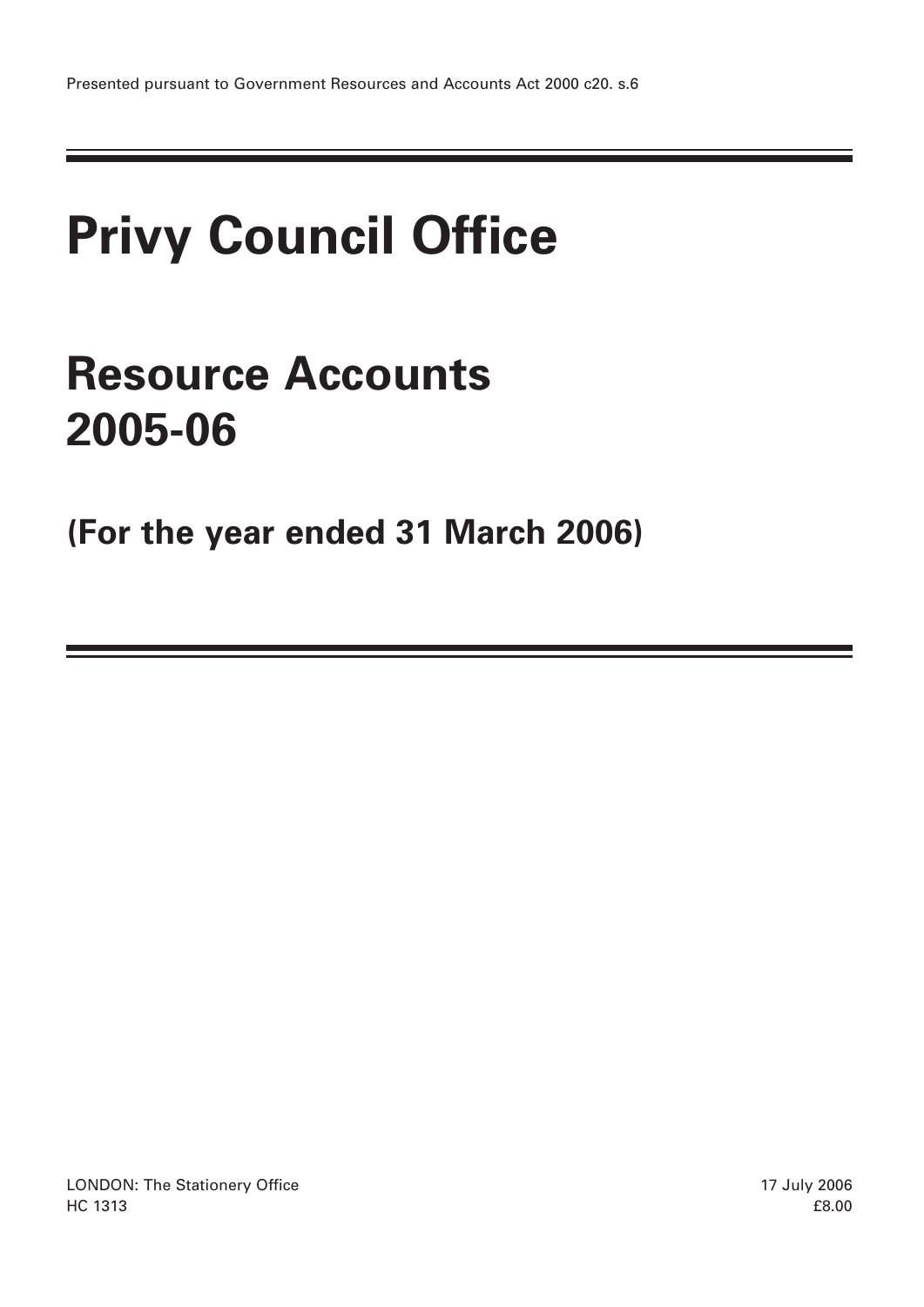# **Privy Council Office Resource Accounts 2005-06**

**(For the year ended 31 March 2006)**

Ordered by the House of Commons to be printed 29 June 2006

LONDON: The Stationery Office 17 July 2006  $H$ C 1313  $68.00$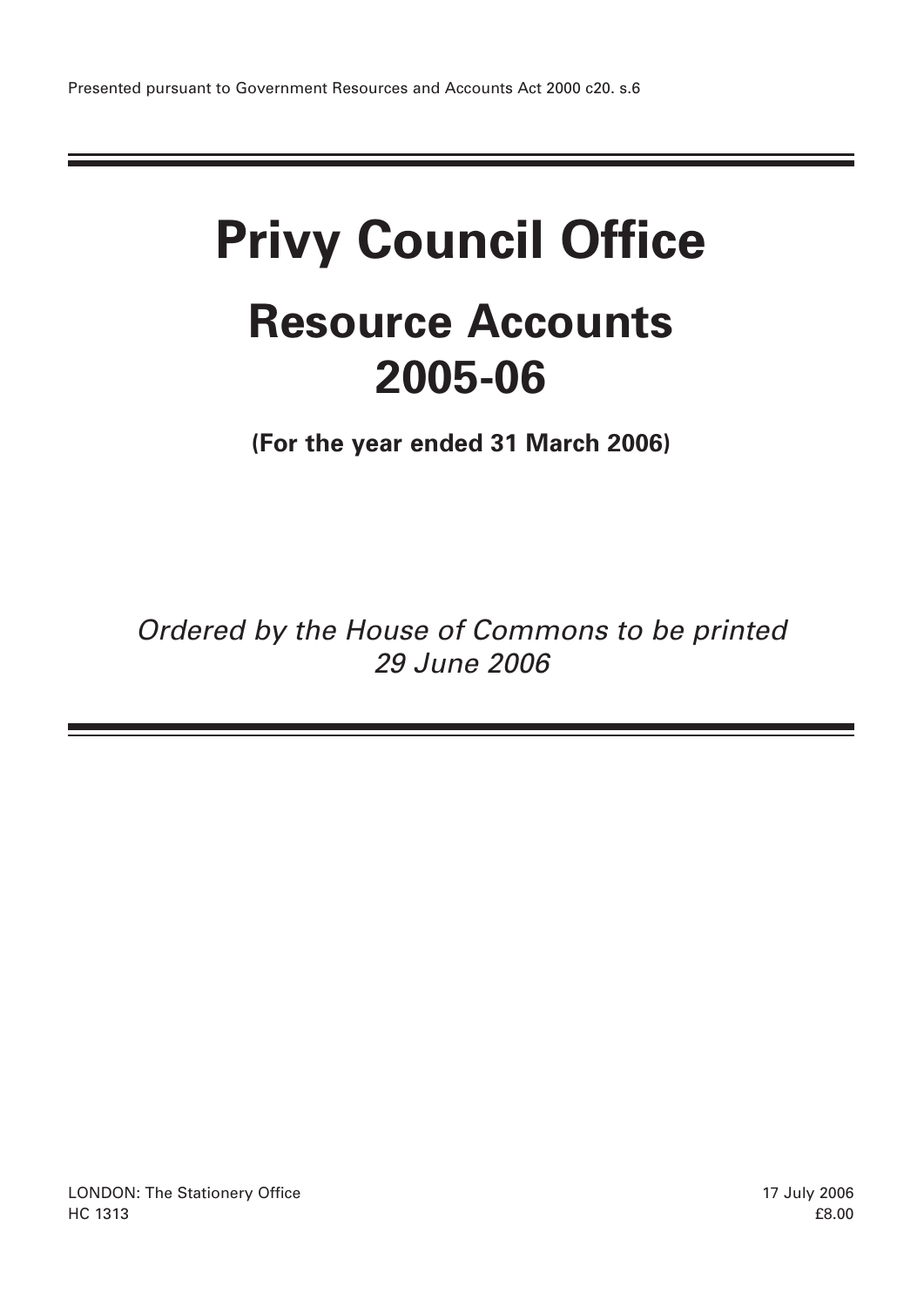# **Contents**

|                                                                       | Page |
|-----------------------------------------------------------------------|------|
| <b>Annual Report</b>                                                  | 3    |
| <b>Statement of Accounting Officer's Responsibilities</b>             | 14   |
| <b>Statement on Internal Control</b>                                  | 15   |
| Certificate and Report of the Comptroller and Auditor General         | 18   |
| <b>Statement of Parliamentary Supply</b>                              | 20   |
| Operating Cost Statement and Statement of Recognised Gains and Losses | 21   |
| <b>Balance Sheet</b>                                                  | 22   |
| <b>Cash Flow Statement</b>                                            | 23   |
| Statement of Operating Costs by Departmental Aim and Objectives       | 24   |
| Notes to the Accounts                                                 | 25   |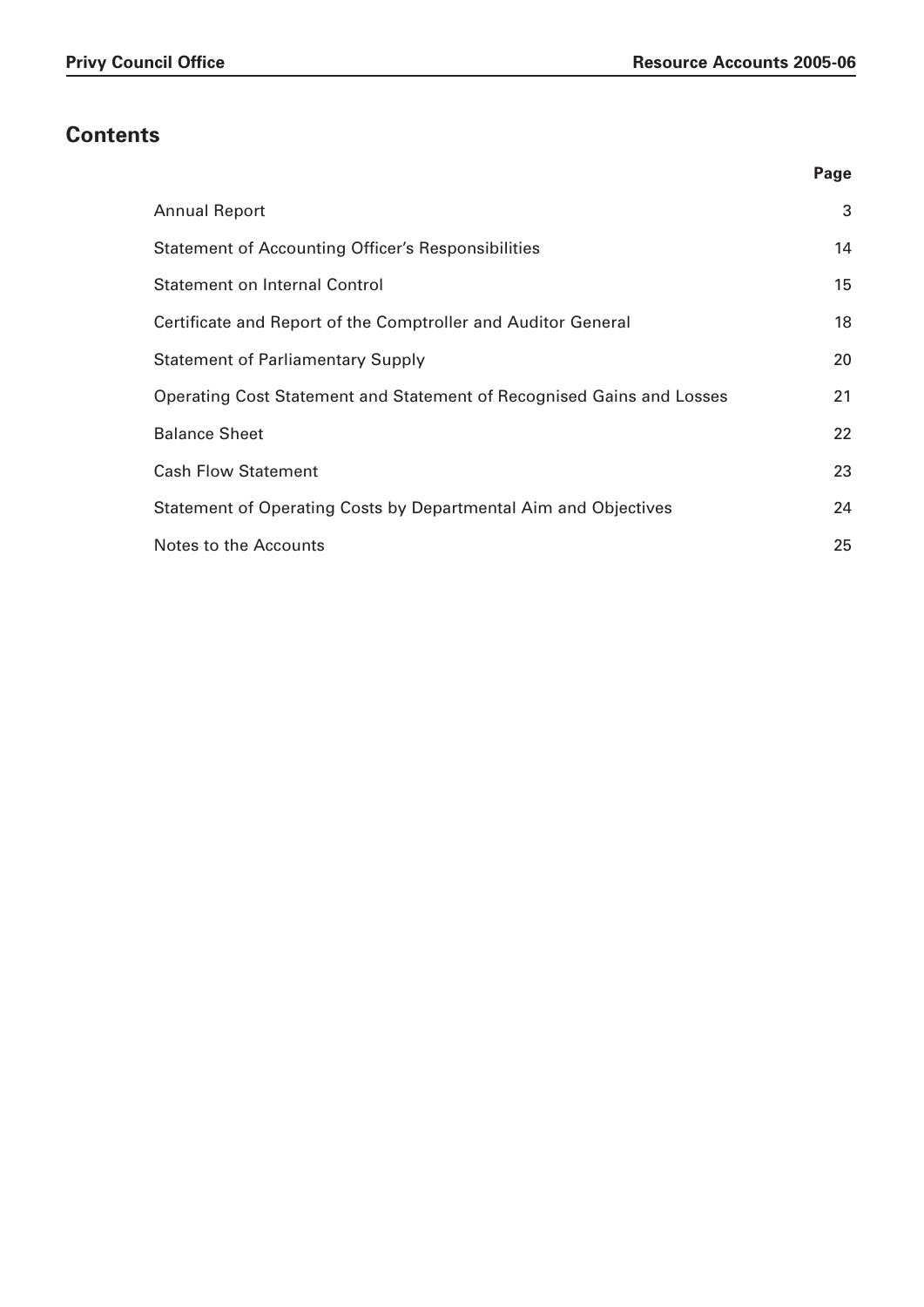# **Annual Report 2005-2006**

The Privy Council Office is an autonomous Government Department whose ministerial head is the Lord President of the Council and whose Permanent Head is the Clerk of the Privy Council.

# **Aims and Objectives**

The aim of the Privy Council Office is to support The Queen in Council, the Lord President, and the Judicial Committee of the Privy Council; and to provide administrative support to the Offices of the Leader of the House of Commons, and the Offices of the Commons and Lords' Chief Whips, enabling them to fulfil their constitutional and statutory roles effectively. The PCO's objectives are:

- To ensure the orderly conduct of Privy Council business;
- To support the proper discharge of judicial responsibilities;
- To support the Lord President of the Council and Leader of the House of Lords in both her roles.
- To provide administrative support for the Office of the Leader of the House of Commons, his Deputy and to the Chief Whips' Offices of the House of Commons and House of Lords.

# **Principal activities**

The Privy Council Office's primary function is to act as the Secretariat to the Privy Council. Through the Lord President's Private Office, it also supports her in her wider ministerial responsibilities. This includes the Lord President's role as Leader of the House of Lords and as Government spokesperson on International Development.

The Judicial Committee of the Privy Council is the final court of appeal for the Channel Islands and the Isle of Man, the United Kingdom overseas territories and those independent Commonwealth countries that have retained this avenue of appeal. It also adjudicates on 'devolution issues' that is, questions as to the powers and functions of the devolved executive and legislative authorities in Scotland, Northern Ireland, and Wales; and hears appeals against pastoral schemes made by the Church Commissioners.

The Privy Council Office supports the Office of the Leader and Deputy Leader of the House of Commons in its responsibility for the modernisation programme for the House of Commons, management of House of Commons business, and the planning and management of the Government's legislative programme. The PCO also supports the Commons Chief Whips Office in its objective to provide support to the Government Chief Whip, to enable her to fulfil her role of timetabling and securing the passage of Bills through the House of Commons and successfully completing the Government's legislative programme; and the Office of the Lords Chief Whip in its objective to support the Government Whips and Government business in the House of Lords.

# **Departmental boundary**

There are no other bodies within the PCO Departmental boundary, and no public sector bodies outside the boundary for which the Department has lead policy responsibility.

# **Management Commentary**

The Privy Council Office has no programme spending and delivers no services directly to the public. Its main functions are to support the Lord President and to provide an internal Government secretariat charged with securing collective agreement on policy issues that fall to "the Privy Council" rather than to "the Secretary of State". The constitutional framework within which it works, though susceptible to change over time, is unlikely to alter significantly in the short term. Its purpose and function has been reinforced by devolution, since it alone, in liaison with the devolved administrations, can deal with certain prerogative matters relating to devolved functions. External factors are the main drivers of operational developments for the Department.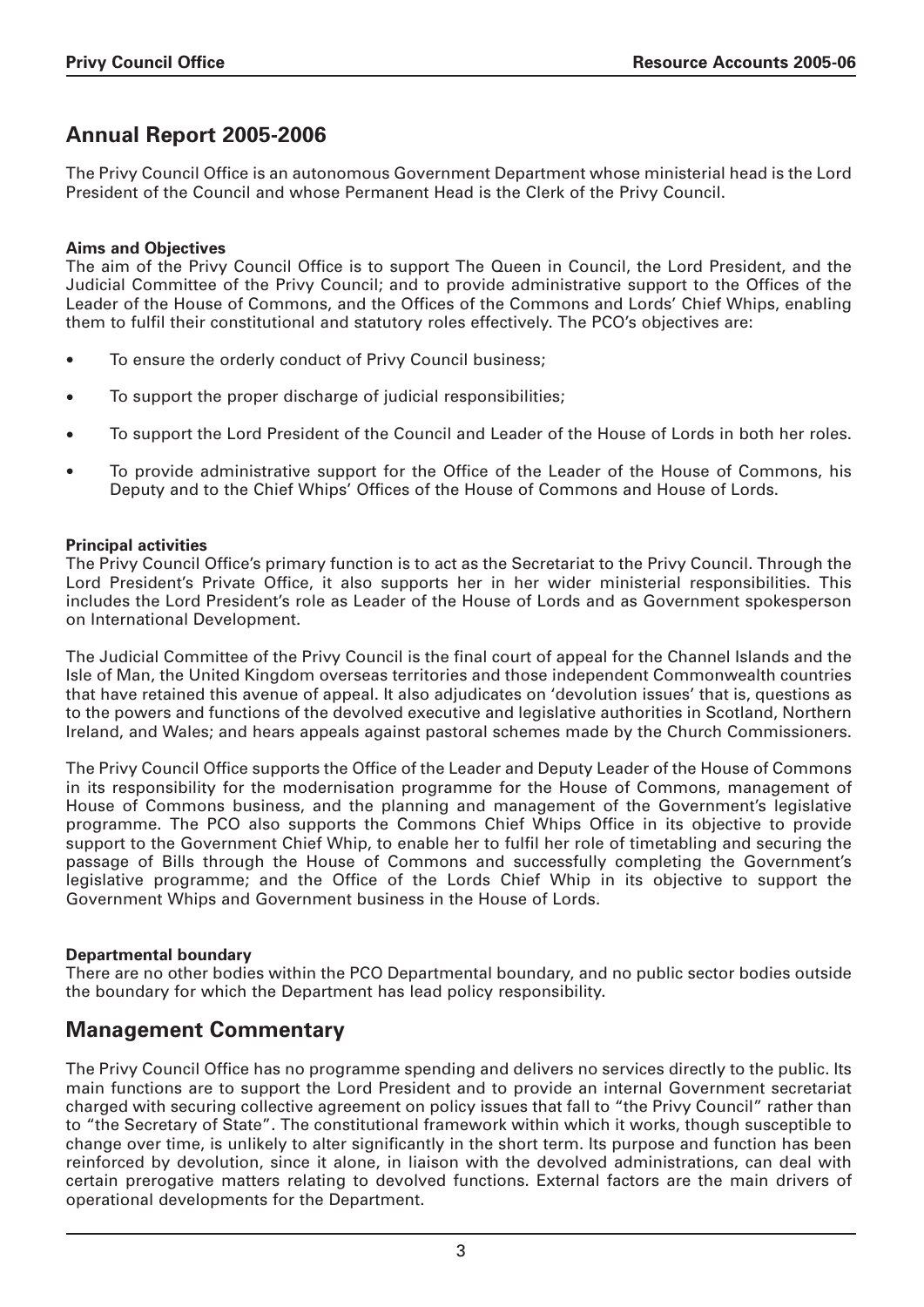The Department received a Spring Supplementary Estimate of £2,477,000 resource and £54,000 capital, not involving a claim on the Reserve. The Supplementary Estimate was required to take up end-year flexibility (£230,000 resource, £34,000 Capital), to take up the 'Departmental Unallocated Provision' (£150,000 resource) and to give effect to the Machinery of Government transfer from the Cabinet Office to PCO of the Chief Whips of the House of Commons and House of Lords (£2,097,000 resource and £20,000 capital).

The net Resource Departmental Expenditure Limit was £6,709,000. Final outturn for 2005-06 was £6,507,000, a difference of £202,000. The variance was owing to uncertainty around the Machinery of Government changes which meant that the PCO had to budget on a worse case scenario basis, as it had no reliable financial data until after the year end.

Two-thirds of the Department's expenditure is devoted to salary and accommodation costs. HM Treasury has agreed that, given the size of the Department, and the lack of any programme budget, there is no need to set a formal efficiency target. Despite the financial limitations, however, the Department constantly seeks to improve its efficiency and effectiveness wherever possible. The biggest efficiency driver on the Department is our 2004 Spending Review settlement. As agreed with Ministers and HMT, the Department receives no increase on its 2005/06 baseline (agreed in SR2002), in 06/07 and 07/08. The Gershon Review targets Government Departments to deliver efficiencies of 2.5% per annum over the next three years. The Department expects to exceed this target.

The Department continues to draw on external consultants to meet specialist needs in areas such as accountancy, website management, management consultancy and staff development.

The Judicial Committee of the Privy Council ceased to have jurisdiction to hear new appeals from New Zealand on 1st January 2004. Under the transitional provisions the Judicial Committee are still hearing appeals. It was anticipated that the hearing of appeals from New Zealand would cease at the end of 2005; however, 3 new appeals were entered between 1 January 2006 and 15th May 2006. At the current rate it is expected that the Judicial Committee will not cease to hear appeals from New Zealand until at least the end of 2007.

There was another small decrease in the number of appeals entered from 2003 – 2004 due to the abolition of medical appeals to the Judicial Committee, however; the number of appeals entered in 2005 was the same as 2004 (71). The majority of Commonwealth work came from the Caribbean, namely the Bahamas and Jamaica. The number of appeals entered has remained steady despite the abolition of appeals to the Judicial Committee from New Zealand.

Negotiations continued during the year with the Department of Constitutional Affairs regarding housing the Judicial Committee in the same building as the proposed Supreme Court, although this has now been postponed to 2009.

The Privy Council Office continues to look at ways to improve and modernise its management practices and to increase the use of electronic systems to deliver its business. Developments have continued to the Department's internal financial control systems and the use of its computer based commercial accounting system to provide reliable management data. This has been used to provide improved budgeting and monitoring of expenditure since 2001/02.

The Department has no potential environmental or contingent liabilities.

# **Departmental Report**

The Privy Council Office produced its annual Departmental Report which was published in April 2005. This sets out the aims and targets of the PCO and is available on our website www.privycouncil.gov.uk. Owing to the size and nature of the PCO, we are not required to produce a Spring Departmental Report or Autumn Performance Report.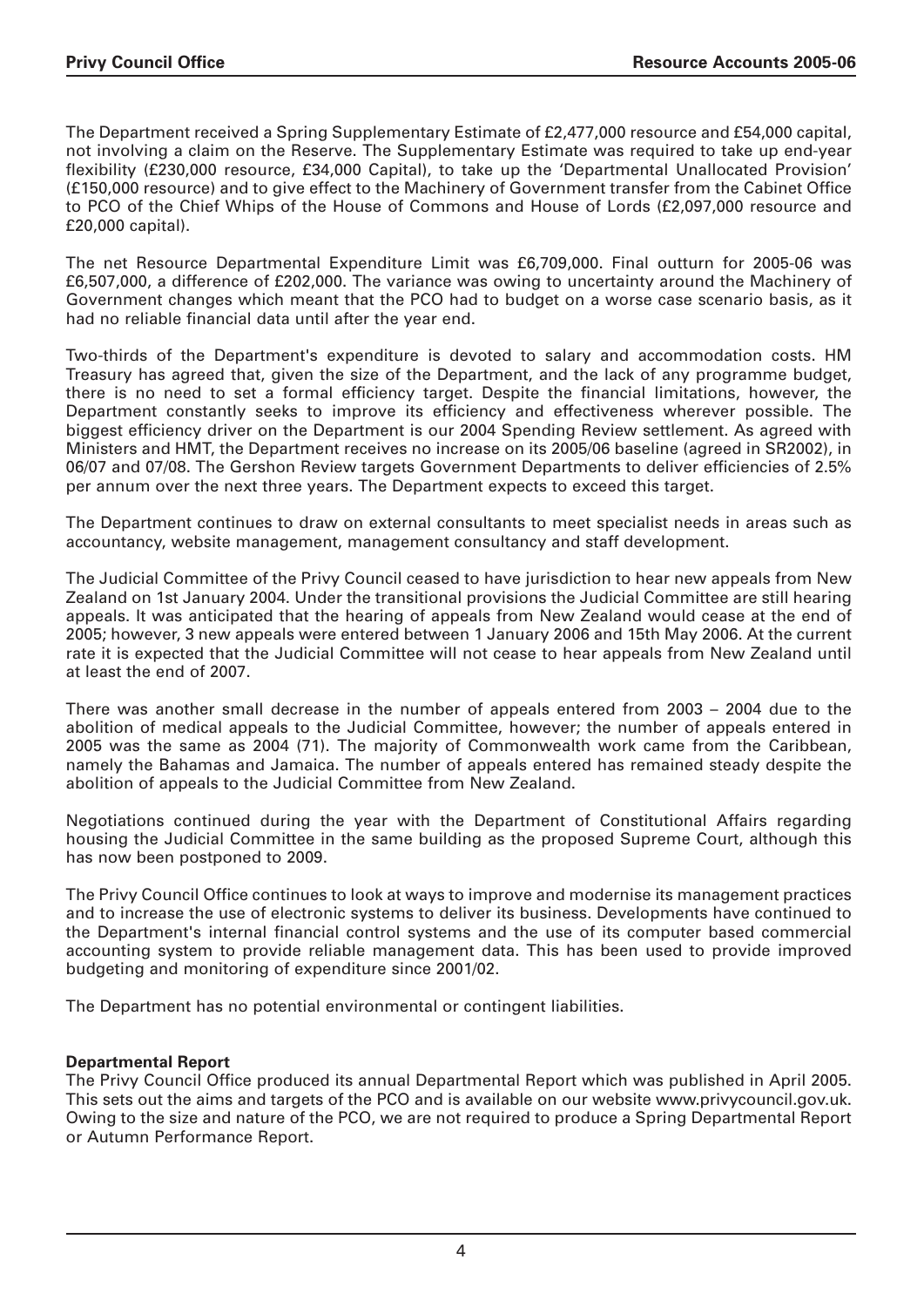#### **Pension and Early Departure Costs**

Details of Ministers and PCO employees' pension schemes are detailed in the Remuneration report, which forms part of this document.

#### **Machinery of Government**

There was a large (for PCO) Machinery of Government change during the financial year. In February 2006, the Offices of the Chief Whips of the House of Commons and House of Lords were transferred from the Cabinet Office together with 34 staff and £2,117,000 of budgetary cover. As a consequence, PCO objective 4 (to provide administrative support for the Office of the Leader of the House of Commons and his Deputy) was expanded to include the provision of administrative support to the Chief Whips' Offices of the House of Commons and House of Lords.

#### **Events since the end of the financial year.**

A Cabinet Reshuffle took place on Friday 5th May. Consequently there has been a change in two of the Ministers supported by PCO. Hilary Armstrong was replaced by the Rt. Hon. Jackie Smith MP as Commons' Chief Whip and Geoff Hoon was replaced as Leader of the House of Commons by the Rt. Hon Jack Straw MP. No other Ministerial changes or changes in resources were made.

#### **Ministers**

The Minister with responsibility for the Department during the year was the Lord President of the Council and Leader of the House of Lords, Baroness Amos.

The PCO also had administrative responsibility for the Rt Hon Peter Hain MP, Leader of the House of Commons and Philip Woolas MP, Deputy Leader of the House of Commons until the General Election in May 2005. Following the Election, the Rt Hon. Geoff Hoon took over as leader of the House of Commons and Nigel Griffiths as Deputy Leader. Although the PCO has administrative responsibility for the Offices of the Chief Whips of the House of Commons and House of Lords, the Whips, for historical reasons, remain on the payroll of HM-Treasury.

#### **Permanent Head of Department and Senior Officials**

The position of permanent head of the Department is held by Alex Galloway, Clerk of the Council. The following were the other senior officials during the year:

| <b>Graham Donald</b>  | Deputy Clerk and Director of Corporate Services (until January 2006)               |
|-----------------------|------------------------------------------------------------------------------------|
| John Watherston       | Registrar of the Judicial Committee of the Privy Council (until June 2005)         |
| Mary Macdonald        | Registrar of the Judicial Committee of the Privy Council (from June 2005)          |
| Glynne Jones          | Principal Private Secretary, Leader of the House of Commons (until October 2005)   |
| Stephen Hillcoat      | Principal Private Secretary, Leader of the House of Commons (from October 2005)    |
| Sue Ball              | Principal Private Secretary to the Lord President and Leader of the House of Lords |
| <b>Christine Cook</b> | Director of Secretariat (from January 2006)                                        |
| Ceri King             | Director of Corporate Services (from January 2006)                                 |

And from February 2006, following the Machinery of Government changes;

| Roy Stone    | <b>Principal Private Secretary to the Commons Chief Whip</b> |
|--------------|--------------------------------------------------------------|
| Jake Vaughan | Principal Private Secretary to the Lords Chief Whip          |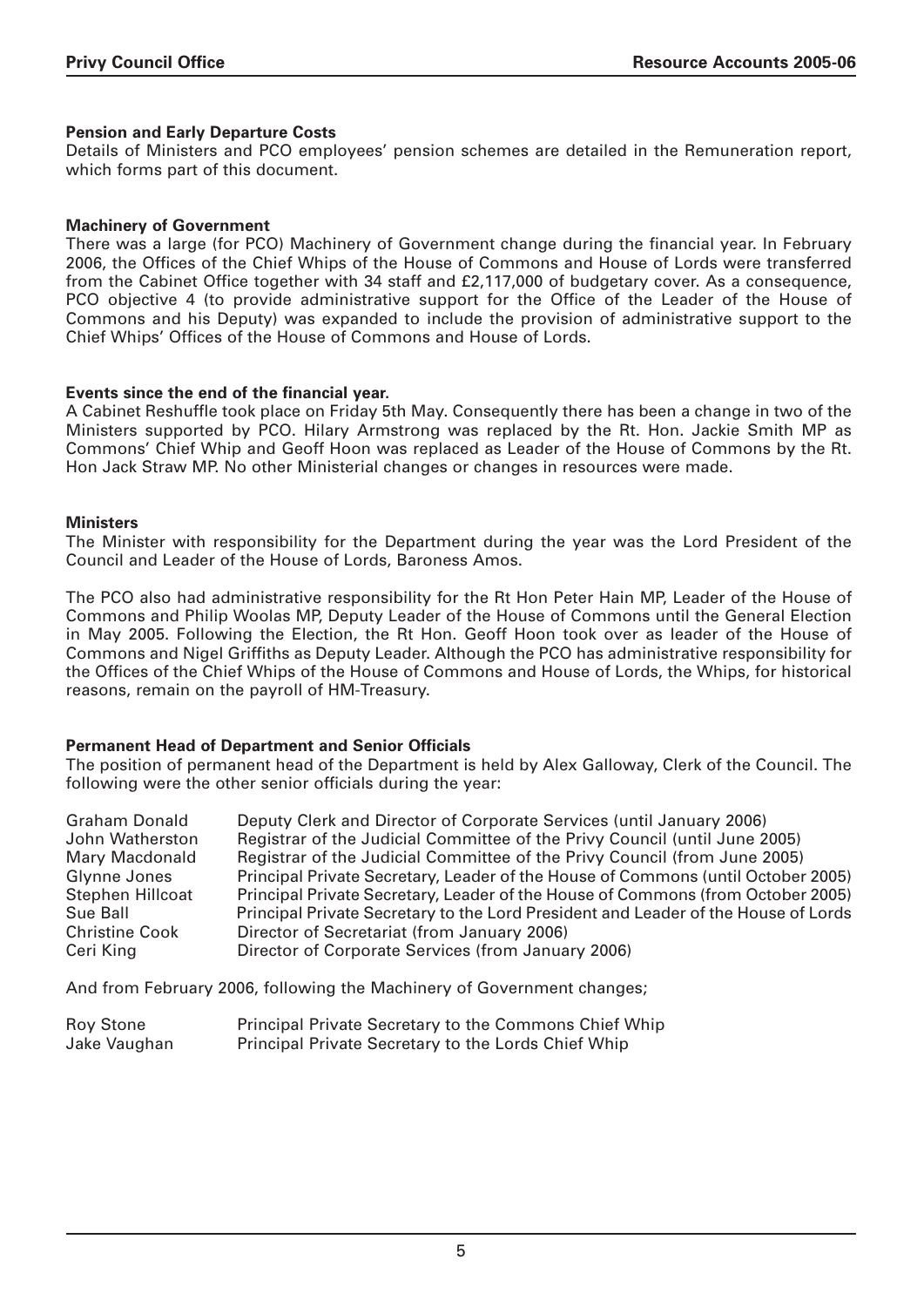#### **Board of Management**

The permanent head of the Department and all the senior officials form the Board of Management for the Privy Council Office, together with a non-executive Director, Lindsay Kennedy from BT Global Services. Given the size of the Department, no functions are delegated to sub-committees.

#### **Audit & Risk Committee**

The Audit & Risk Committee is chaired by the non-executive member of the Management Board and meets three times a year. The ARC has an additional non-executive member, who is a chartered accountant. Although not members of the Committee, the Accounting Officer, Director of Corporate Services, our Internal Auditors, and representatives of the National Audit Office attend each meeting.

### **Appointment of the Permanent Head of the Department and Senior Officials**

The Permanent Head of the Department (Clerk of the Council) was appointed by Order in Council. The appointment is for an indefinite term under the terms of the Senior Civil Service Contract. The rules for termination are set out in Chapter 11 of the Civil Service Management Code. The Registrar of the Judicial Committee was appointed by Royal Warrant under the Judicial Committee Act 1833.

### **Ministers' and Senior Officials' Remuneration**

Ministers' remuneration is set out in the Ministerial and Other Salaries Act 1975 and the Ministerial and Other Pensions and Salaries Act 1991.

The pay of the Head of the Department was determined in accordance with a formula agreed by the Permanent Secretary of the Cabinet Office in 2003.

The pay of the Department's senior officials is determined by the Head of the Department in accordance with the rules set out in Chapter 7.1, Annex A, of the Civil Service Management Code.

#### **Equal opportunities**

The Privy Council Office operates an equal opportunities policy designed to ensure that everyone has the opportunity for employment and advancement on the basis of their ability, qualifications and suitability, regardless of gender, ethnic origin, disability, sexual orientation or age.

#### **Payment of suppliers**

The Privy Council Office policy is to pay suppliers within 30 days of receipt of goods or services, or a correctly documented invoice (whichever is received later), or according to contract where a different payment period is agreed. 99.7% of undisputed Privy Council bills were paid on time in the period 1 April 2005 to 31 March 2006, slightly down on the 100% record in the period 1 April 2004 to 31 March 2005.

#### **Corporate Governance**

Internal Audit undertook an audit of Corporate Governance arrangements within the PCO. Their findings indicated a number of areas of good operation of controls and gave full assurance on risk management practices. These are set out in the Statement on Internal Control.

The PCO complies with the key aspects of the Code of Good Practice on Corporate Governance in Central Government Departments.

#### **The Companies Act**

As far as I am aware, there is no relevant audit information of which the PCO's auditors are unaware, and I have taken appropriate steps to satisfy myself that any relevant audit information has been identified and that information passed on to the PCO's auditors.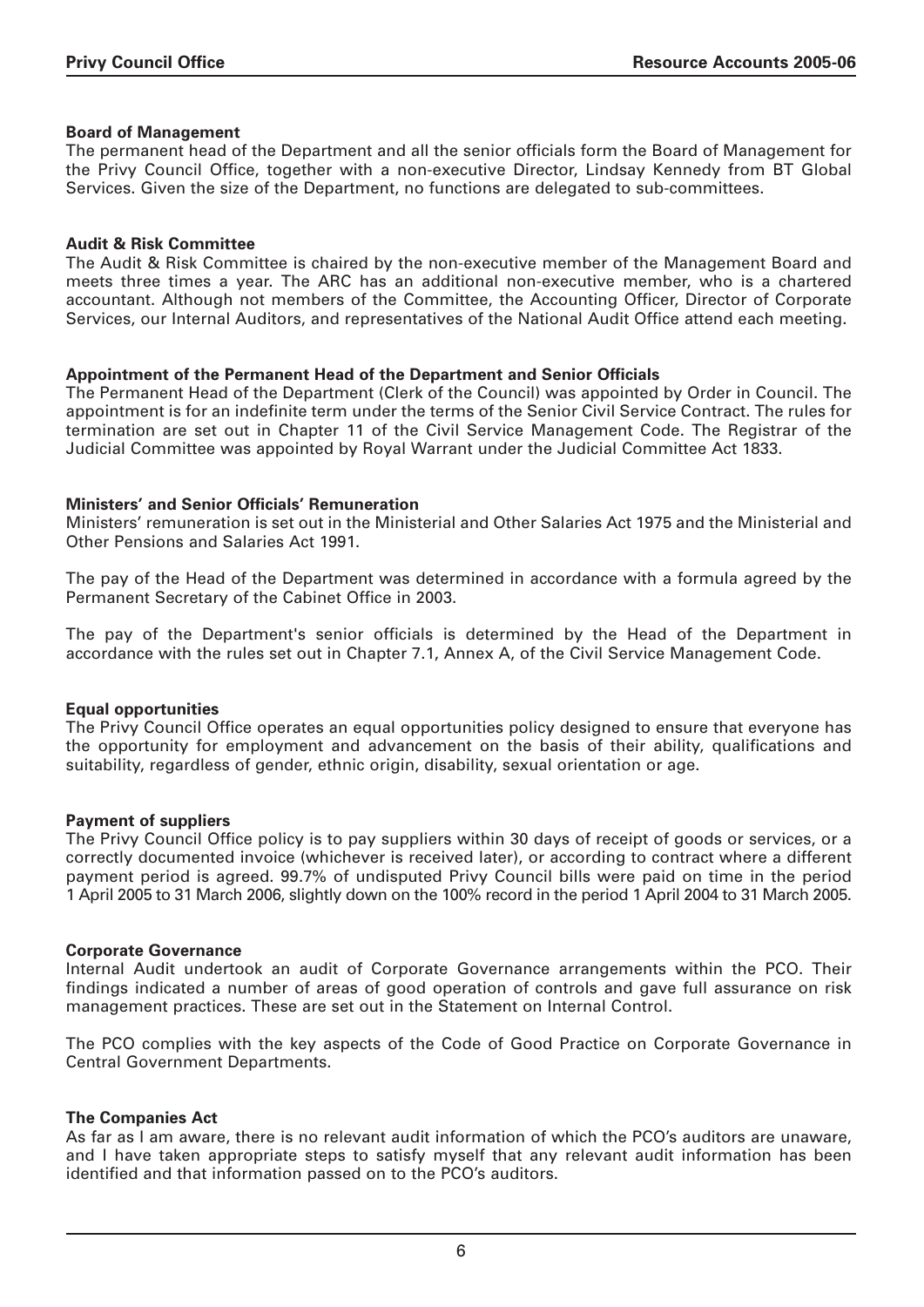# **Remuneration Report**

### **Remuneration Policy**

The remuneration of senior civil servants is set by the Prime Minister following independent advice from the Review Body on Senior Salaries.

The Review Body also advises the Prime Minister from time to time on the pay and pensions of Members of Parliament and their allowances; on Peers' allowances; and on the pay, pensions and allowances of Ministers and others whose pay is determined by the Ministerial and Other Salaries Act 1975.

In reaching its recommendations, the Review Body has regard to the following considerations:

- the need to recruit, retain and motivate suitably able and qualified people to exercise their different responsibilities;
- regional/local variations in labour markets and their effects on the recruitment and retention of staff;
- Government policies for improving the public services including the requirement on departments to meet the output targets for the delivery of departmental services;
- the funds available to departments as set out in the Government's departmental expenditure limits;
- the Government's inflation target.

The Review Body takes account of the evidence it receives about wider economic considerations and the affordability of its recommendations.

Below SCS level, the Privy Council Office has a Pay Committee, based on the arrangements used by the Cabinet Office (on which PCO pay, terms and conditions are based). The Committee meets to agree tranche and bonus recommendations and ensure decisions are 'equality proofed'.

#### **Service Contracts**

Civil service appointments are made in accordance with the Civil Service Commissioners' Recruitment Code, which requires appointment to be on merit on the basis of fair and open competition but also includes the circumstances when appointments may otherwise be made.

Unless otherwise stated below, the officials covered by this report hold appointments, which are openended until they reach the normal retiring age of 60. Early termination, other than for misconduct, would result in the individual receiving compensation as set out in the Civil Service Compensation Scheme.

Further information about the work of the Civil Service Commissioners can be found at www.civilservicecommissioners.gov.uk.

# **Salary and pension entitlements**

The following sections provide details of the remuneration and pension interests of the Ministers and most senior officials of the department.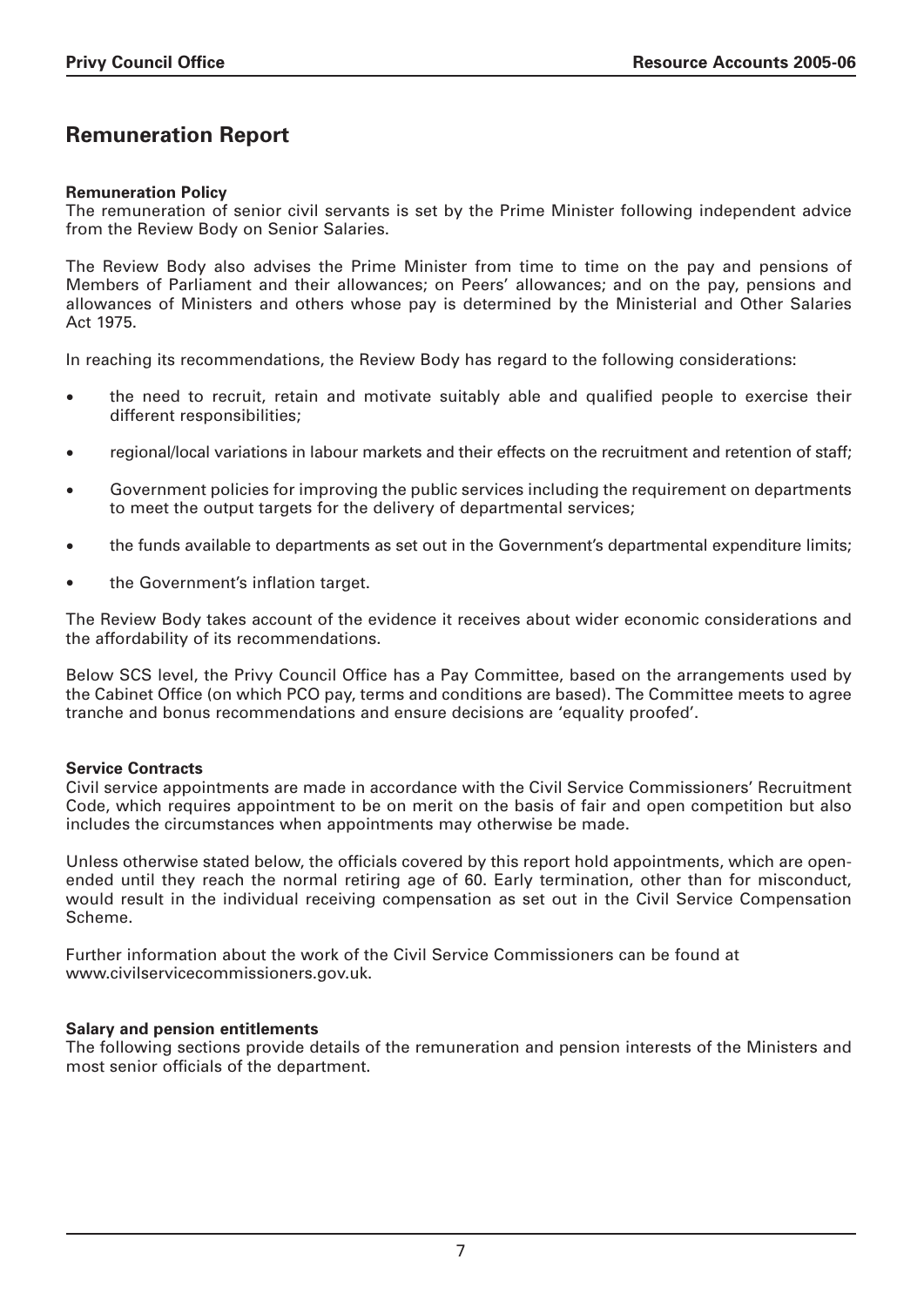# **Remuneration**

| <b>Ministers</b>                                                                       | 2005-06<br><b>Salary</b><br>£ | 2005-06<br><b>Benefits</b><br>in kind | 2004-05<br><b>Salary</b><br>£ |
|----------------------------------------------------------------------------------------|-------------------------------|---------------------------------------|-------------------------------|
| Rt. Hon. Baroness Amos of Brondesbury<br>Lord President & Leader of the House of Lords | 101,668                       |                                       | 98,899                        |
| Rt. Hon. Peter Hain<br>Leader of the House of Commons<br>(until 6th May 2005)          | 6,242                         |                                       | 72,862                        |
| Rt. Hon. Geoff Hoon<br>Leader of the House of Commons<br>(from 7th May 2005)           | 68,660                        | 130,323                               | N/A                           |
| <b>Phil Woolas</b><br><b>Parliamentary Secretary</b><br>(to 9th May 2005)              | 2,458                         |                                       | 28,688                        |
| Nigel Griffiths<br><b>Parliamentary Secretary</b><br>(from 10th May 2005)              |                               |                                       |                               |

Geoff Hoon occupied a flat in London at a cost to the PCO of £130,323 in 2005-06. No benefits in kind were received by Ministers during 2004-05.

|                                                                                                                        | 2005-06<br><b>Salary</b> | 2004-05<br><b>Salary</b> |
|------------------------------------------------------------------------------------------------------------------------|--------------------------|--------------------------|
| <b>Officials</b>                                                                                                       | £'000                    | £'000                    |
| Alex Galloway<br><b>Clerk of the Council</b>                                                                           | 75-80                    | 75-80                    |
| Graham Donald<br>Deputy Clerk of the Council<br>(to 24th February 2006)                                                | 65-70                    | 65-70                    |
| John Watherston<br>Registrar of the Judicial Committee<br>(to 14th June 2005)                                          | $10 - 15$                | 75-80                    |
| Mary Macdonald<br>Registrar of the Judicial Committee<br>(From 1st June 2005)                                          | 50-55                    | N/A                      |
| <b>Roy Stone</b><br>Principal Private Secretary to the Chief Whip (Commons)                                            | 70-75                    | N/A                      |
| Glynne Jones<br>Principal Private Secretary to Leader of the House of Commons<br>(Until 10th October 2005)             | 30-35                    | 55-60                    |
| <b>Stephen Hillcoat</b><br>Principal Private Secretary to Leader of the House of Commons<br>(From 19th September 2005) | 25-30                    | N/A                      |
| Jake Vaughan<br>Principal Private Secretary to the Chief Whip (Lords)                                                  | 55-60                    | N/A                      |
| Sue Ball<br>Principal Private Secretary to Lord President & Leader of the House of Lords                               | 45-50                    | 45-50                    |
| <b>Christine Cook</b><br><b>Director of Secretariat</b><br>(from 1st January 2006)                                     | $10 - 15$                | N/A                      |
| Ceri King<br><b>Director of Corporate Services</b><br>(from 1st January 2006)                                          | $10 - 15$                | N/A                      |
| Lindsay Kennedy<br>Non-executive director                                                                              | $0 - 5$                  | $0 - 5$                  |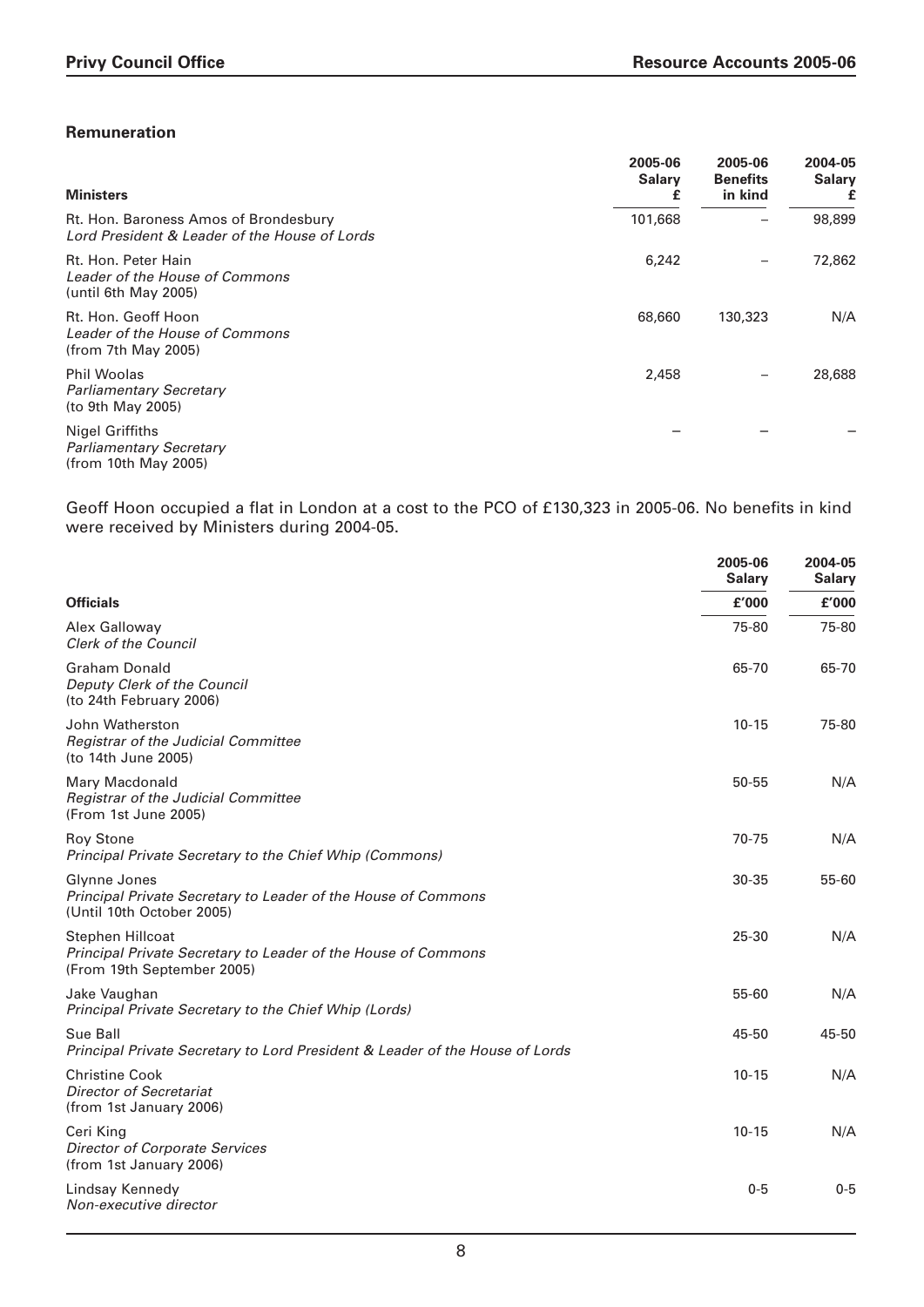Jake Vaughan is seconded to the PCO from the House of Lords and his salary costs are paid to the House of Lords, via invoice arrangements. No benefits in kind were received by senior officials in 2005- 06 or 2004-05.

#### **Salary**

'Salary' includes gross salary; performance pay or bonuses; overtime; reserved rights to London weighting or London allowances; recruitment and retention allowances; private office allowances and any other allowance to the extent that it is subject to UK taxation.

This report is based on payments made by the Department and thus recorded in these accounts. In respect of ministers in the House of Commons, departments bear only the cost of the additional ministerial remuneration; the salary for their services as an MP £59,095 (2004-05 £57,485) and various allowances to which they are entitled are borne centrally. However, the arrangement for ministers in the House of Lords is different in that they do not receive a salary but rather an additional remuneration, which cannot be quantified separately from their ministerial salaries. This total remuneration, as well as the allowances to which they are entitled, is paid by the department and is therefore shown in full in the figures above.

### **Benefits in Kind**

The monetary value of benefits in kind covers any benefits provided by the employer. No benefits in kind were received by Ministers or senior officials during 2004-05.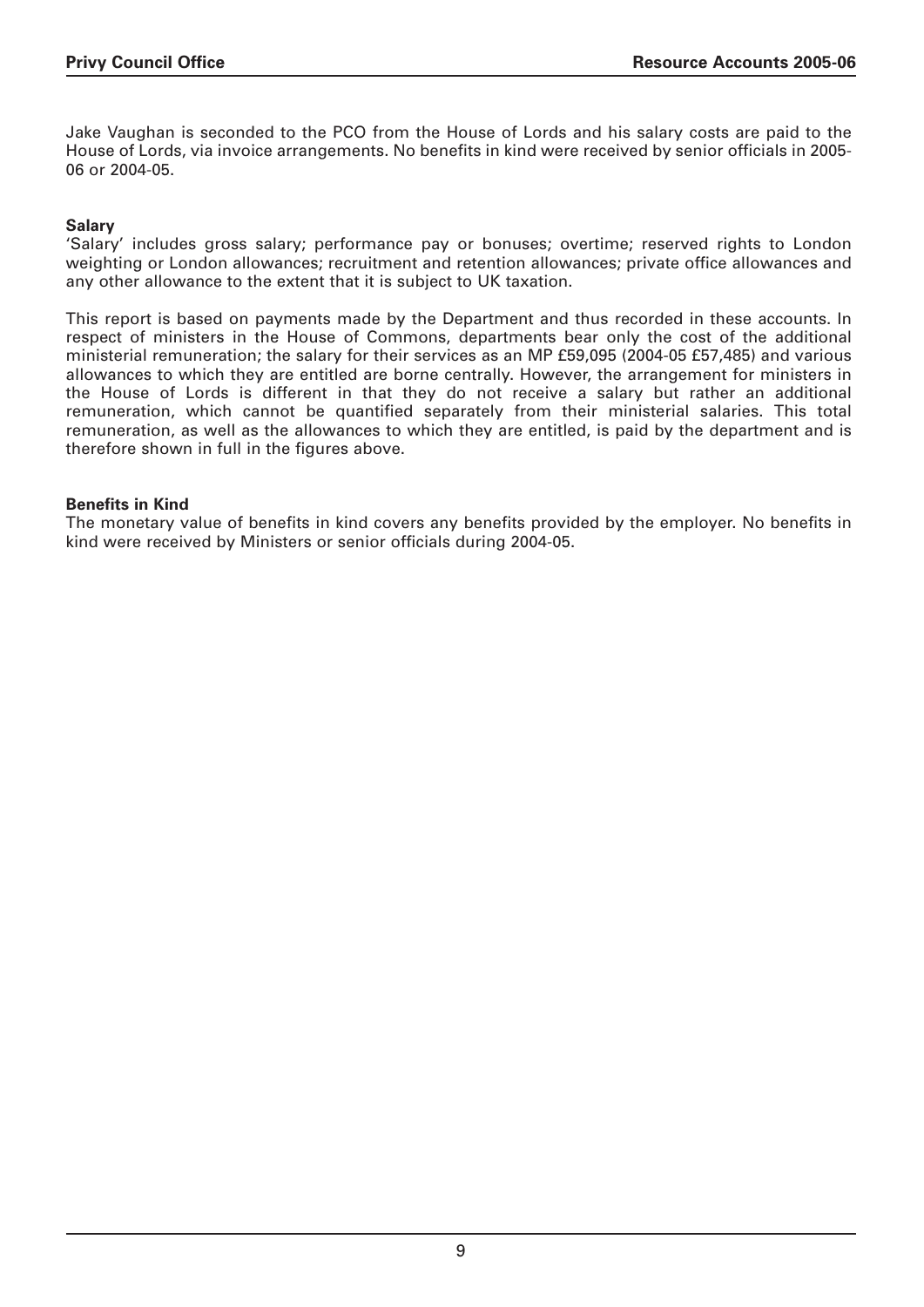# **Pension Benefits**

|                                                                               | <b>Real increase</b><br>in pension at<br>age 65 | <b>Total accrued</b><br>pension at<br>age 60 at<br>31/3/06<br>and related<br>lump sum | <b>CETV</b> at<br>31/3/06 | <b>CETV</b> at<br>31/3/05 | Real<br>increase<br>in CETV |
|-------------------------------------------------------------------------------|-------------------------------------------------|---------------------------------------------------------------------------------------|---------------------------|---------------------------|-----------------------------|
| <b>Ministerial pensions</b>                                                   | £000                                            | £000                                                                                  | £000                      | £000                      | £000                        |
| Rt. Hon. Baroness Amos of Brondesbury<br>Leader of the House of Lords         | $0 - 2.5$                                       | $10 - 15$                                                                             | 140                       | 109                       | 15                          |
| Rt. Hon. Peter Hain<br>Leader of the House of Commons<br>(until 6th May 2005) | $0 - 2.5$                                       | $5 - 10$                                                                              | 98                        | 97                        | 1                           |
| Rt Hon. Geoff Hoon<br>Leader of the House of Commons<br>(from 9th May 2005)   | $0 - 2.5$                                       | $10 - 15$                                                                             | 119                       | N/A                       | 7                           |
| <b>Phil Woolas</b><br><b>Parliamentary Secretary</b><br>until 9th May 2005)   | $0 - 2.5$                                       | $0 - 5$                                                                               | 22                        | 22                        | 0.5                         |
| Nigel Griffiths<br><b>Parliamentary Secretary</b><br>(from 10th May 2005)     | N/A                                             | N/A                                                                                   | N/A                       | N/A                       | N/A                         |

Pension benefits for Ministers are provided by the Parliamentary Contributory Pension Fund (PCPF). The scheme is statutory based (made under Statutory Instrument SI 1993 No 3253, as amended).

Those Ministers who are Members of Parliament are also entitled to an MP's pension under the PCPF. The arrangements for Ministers provide benefits on an 'average salary' basis with either a 1/50th or 1/40th accrual rate, taking account of all service as a Minister. (The accrual rate has been 1/40th since 15 July 2002 but Ministers, in common with all other members of the PCPF, can opt to increase their accrual rate from 5 July 2001, or retain the former 1/50th accrual rate and the lower rate of employee contribution.)

Benefits for Ministers are payable at the same time as MPs' benefits become payable under the PCPF or, for those who are not MPs, on retirement from ministerial office on or after age 65. Pensions are increased annually in line with changes in the Retail Prices Index. Members pay contributions of 6% of their ministerial salary if they have opted for the 1/50th accrual rate. Those members who have opted for the 1/40th accrual rate are required to pay an increased contribution. The rate was increased from 9% to 10% from 1 April 2004. There is also an employer contribution paid by the Exchequer representing the balance of cost. This is currently 24% of the ministerial salary.

# **The Cash Equivalent Transfer Value (CETV)**

This is the actuarially assessed capitalised value of the pension scheme benefits accrued by a member at a particular point in time. The benefits valued are the member's accrued benefits and any contingent spouse's pension payable from the scheme. It is a payment made by a pension scheme or arrangement to secure pension benefits in another pension scheme or arrangement when the member leaves a scheme and chooses to transfer the pension benefits they have accrued in their former scheme. The pension figures shown relate to the benefits that the individual has accrued as a consequence of their total ministerial service, not just their current appointment as a Minister. CETVs are calculated within the guidelines and framework prescribed by the Institute and Faculty of Actuaries.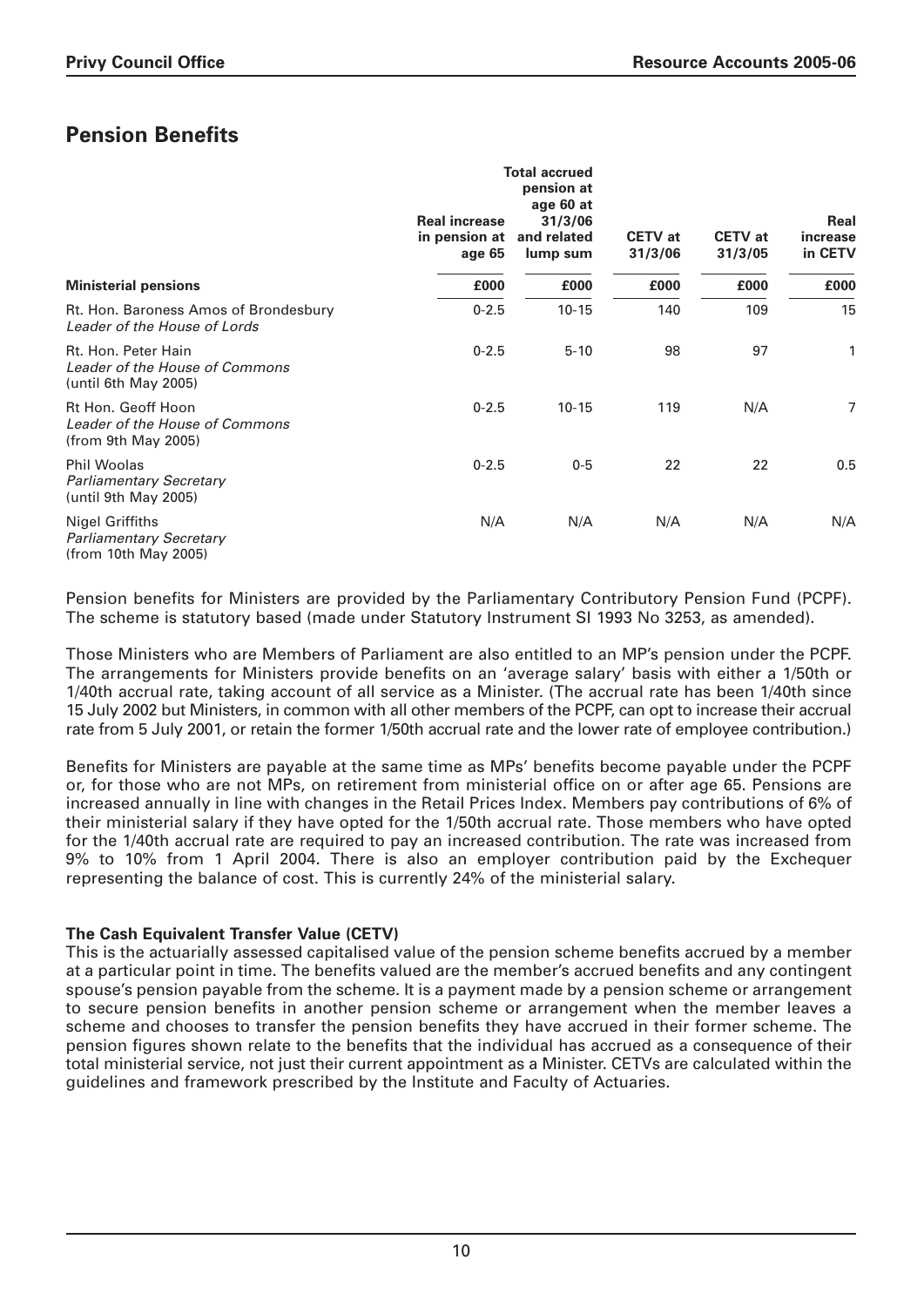# **The real increase in the value of the CETV**

This reflects the increase in CETV effectively funded by the employer. It takes account of the increase in accrued pension due to inflation, contributions paid by the Minister (including the value of any benefits transferred from another pension scheme or arrangement) and uses common market valuation factors for the start and end of the period.

|                                                                  | <b>Real increase</b><br>in pension<br>and related<br>lump sum<br>at age 60 | <b>Accrued</b><br>pension at<br>age 60 at<br>31 March<br><b>2006 and</b><br>related<br>lump sum | <b>CETV</b> at<br>31 March<br>2006 | <b>CETV</b> at<br>31 March<br>2005 | Real<br>increase<br>in CETV |
|------------------------------------------------------------------|----------------------------------------------------------------------------|-------------------------------------------------------------------------------------------------|------------------------------------|------------------------------------|-----------------------------|
| <b>Senior Management</b>                                         | £000                                                                       | £000                                                                                            | £000                               | £000                               | £000                        |
| Alex Galloway<br><b>Clerk of the Council</b>                     | $0-2.5$ plus<br>$2.5 - 5$<br>lump sum                                      | 30-35 plus<br>lump sum<br>of 90-95                                                              | 638                                | 487                                | 27                          |
| <b>Graham Donald</b><br>Deputy Clerk of the Council*             | $0-2.5$ plus<br>$2.5 - 5$<br>lump sum                                      | 25-30 plus<br>lump sum<br>of 80-85                                                              | 586                                | 475                                | 23                          |
| John Watherston<br>Registrar of the Judicial Committee           | $0-2.5$ plus<br>$2.5 - 5$<br>lump sum                                      | 40-45 plus<br>lump sum<br>of 120-125                                                            | 966                                | 874                                | 14                          |
| Mary Macdonald<br>Registrar of the Judicial Committee            | $0 - 2.5$                                                                  | $10 - 15$                                                                                       | 211                                | 144                                | 22                          |
| <b>Roy Stone</b><br>PPS to the Chief Whip (Commons)              | $0-2.5$ plus<br>$0 - 2.5$<br>lump sum                                      | 20-25 plus<br>lump sum<br>of 70-75                                                              | 371                                | 289                                | $\overline{7}$              |
| Glynne Jones<br>PPS to Leader of the House of Commons            | $0-2.5$ plus<br>$2.5 - 5$<br>lump sum                                      | 10-15 plus<br>lump sum<br>of 35-40                                                              | 166                                | 113                                | 13                          |
| Stephen Hillcoat<br>PPS to Leader of the House of Commons        | $0-2.5$ plus<br>$5 - 7.5$<br>lump sum                                      | $10-15$ plus<br>lump sum<br>of 30-35                                                            | 146                                | 90                                 | 24                          |
| Jake Vaughan<br>PPS to the Chief Whip (Lords)                    | $0-2.5$ plus<br>$2.5 - 5$<br>lump sum                                      | 5-10 plus<br>lump sum<br>of 20-25                                                               | 74                                 | 60                                 | 12                          |
| Sue Ball<br>PPS to Lord President & Leader of the House of Lords | $0-2.5$ plus<br>$0 - 2.5$<br>lump sum                                      | 20-25 plus<br>lump sum<br>of 65-70                                                              | 471                                | 370                                | 14                          |
| <b>Christine Cook</b><br><b>Director of Secretariat</b>          | $0 - 2.5$                                                                  | $0 - 5$                                                                                         | 40                                 | 29                                 | 2                           |
| Ceri King<br><b>Director of Corporate Services</b>               | $0-2.5$ plus<br>$0 - 2.5$<br>lump sum                                      | 10-15 plus<br>lump sum<br>of 40-45                                                              | 200                                | 147                                | 8                           |

Graham Donald left the PCO in February 2006 on compulsory retirement terms. Payment was £124,497 lump sum and annual pension provision of £31,561.

No employer contributions were made to a partnership pension account in respect of senior management.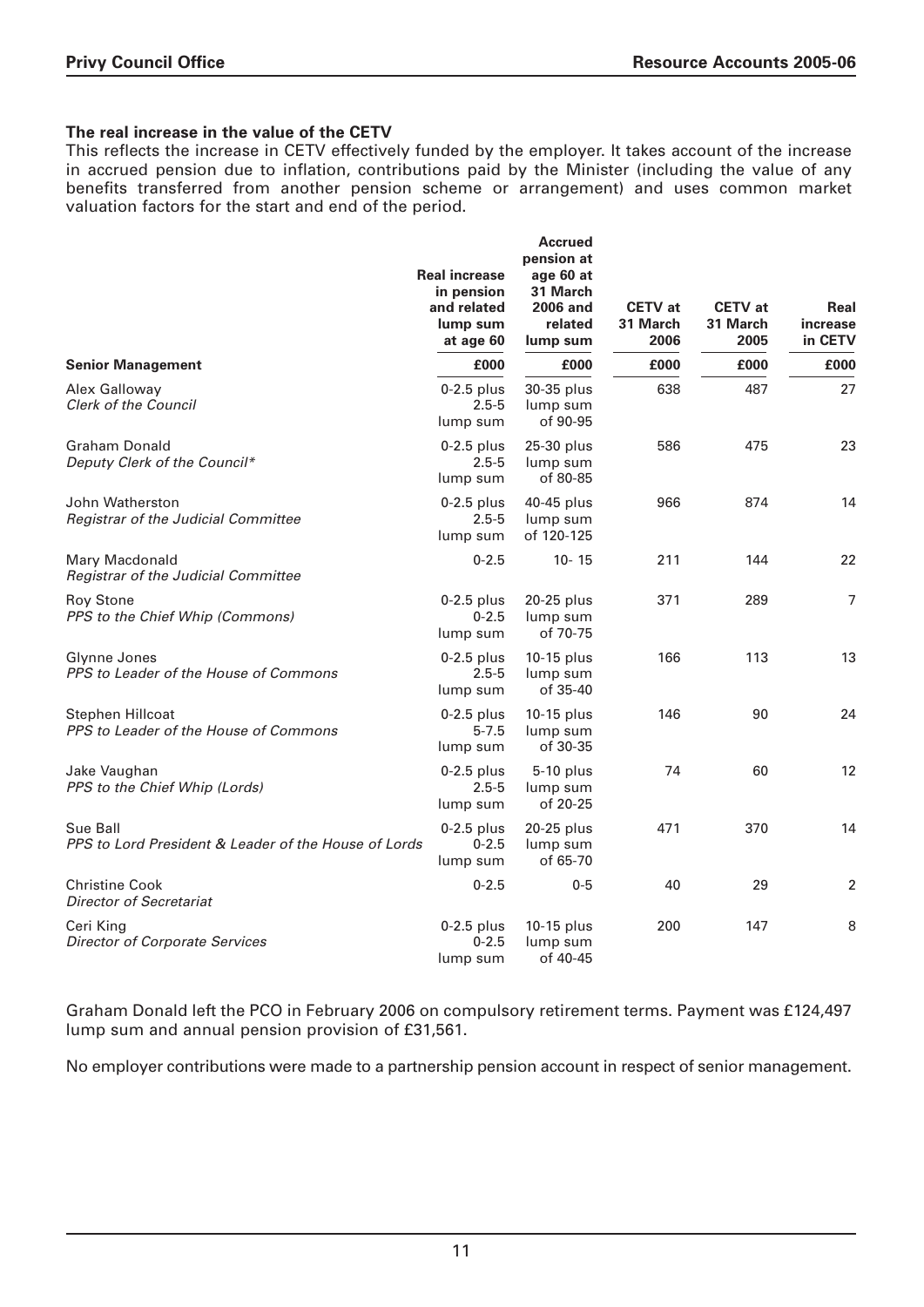# **Civil Service Pensions**

Pension benefits are provided through the Civil Service pension arrangements. From 1 October 2002, civil servants may be in one of three statutory based 'final salary' defined benefit schemes (classic, premium, and classic plus). The schemes are unfunded with the cost of benefits met by monies voted by Parliament each year. Pensions payable under classic, premium, and classic plus are increased annually in line with changes in the Retail Prices Index. New entrants after 1 October 2002 may choose between membership of premium or joining a good quality 'money purchase' stakeholder arrangement with a significant employer contribution (partnership pension account).

Employee contributions are set at the rate of 1.5% of pensionable earnings for classic and 3.5% for premium and classic plus. Benefits in classic accrue at the rate of 1/80th of pensionable salary for each year of service. In addition, a lump sum equivalent to three years' pension is payable on retirement. For premium, benefits accrue at the rate of 1/60th of final pensionable earnings for each year of service. Unlike classic, there is no automatic lump sum (but members may give up (commute) some of their pension to provide a lump sum). Classic plus is essentially a variation of premium, but with benefits in respect of service before 1 October 2002 calculated broadly in the same way as in classic.

The partnership pension account is a stakeholder pension arrangement. The employer makes a basic contribution of between 3% and 12.5% (depending on the age of the member) into a stakeholder pension product chosen by the employee from a selection of approved products. The employee does not have to contribute but where they do make contributions, the employer will match these up to a limit of 3% of pensionable salary (in addition to the employer's basic contribution). Employers also contribute a further 0.8% of pensionable salary to cover the cost of centrally-provided risk benefit cover (death in service and ill health retirement).

Further details about the Civil Service pension arrangements can be found at the website www.civilservice-pensions.gov.uk

Jake Vaughan is a member of the House of Lord Staff Pension Scheme (HOLSPS), which is operated "by analogy" with the PCSPS. Further information on the HOLSPS can be found in the resource accounts of the House of Lords.

# **Cash Equivalent Transfer Values**

A Cash Equivalent Transfer Value (CETV) is the actuarially assessed capitalised value of the pension scheme benefits accrued by a member at a particular point in time. The benefits valued are the member's accrued benefits and any contingent spouse's pension payable from the scheme. A CETV is a payment made by a pension scheme or arrangement to secure pension benefits in another pension scheme or arrangement when the member leaves a scheme and chooses to transfer the benefits accrued in their former scheme. The pension figures shown relate to the benefits that the individual has accrued as a consequence of their total membership of the pension scheme, not just their service in a senior capacity to which disclosure applies. The CETV figures, and from 2003-04 the other pension details, include the value of any pension benefit in another scheme or arrangement which the individual has transferred to the Civil Service pension arrangements and for which the CS Vote has received a transfer payment commensurate with the additional pension liabilities being assumed. They also include any additional pension benefit accrued to the member as a result of their purchasing additional years of pension service in the scheme at their own cost. CETVs are calculated within the guidelines and framework prescribed by the Institute and Faculty of Actuaries.

Please note that the factors used to calculate the CETV were revised on 1 April 2005 on the advice of the Scheme Actuary. The CETV figure for 31 March 2005 has been restated using the new factors so that it is calculated on the same basis as the CETV figure for 31 March 2006.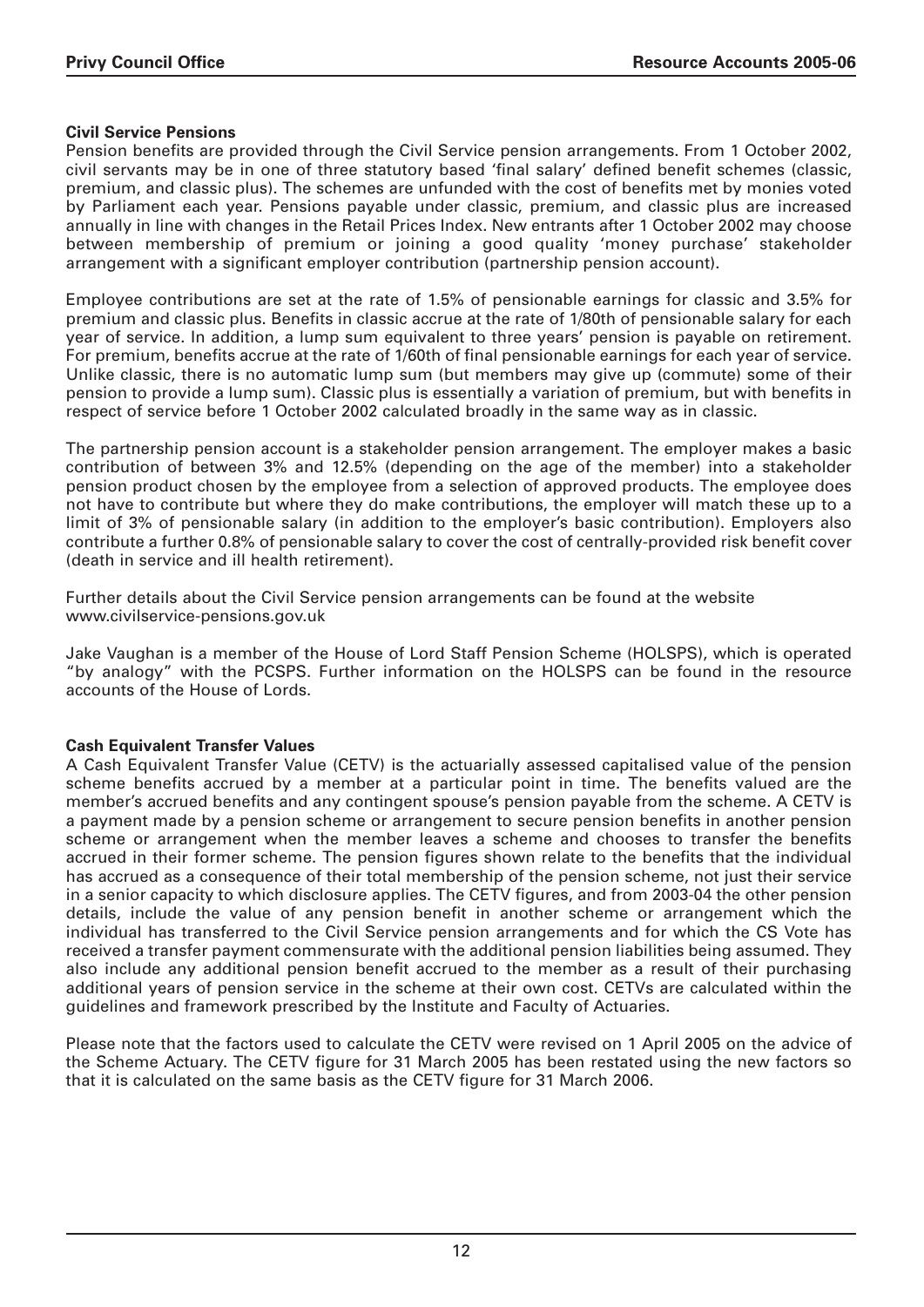## **Real increase in CETV**

This reflects the increase in CETV effectively funded by the employer. It takes account of the increase in accrued pension due to inflation, contributions paid by the employee (including the value of any benefits transferred from another pension scheme or arrangement) and uses common market valuation factors for the start and end of the period.

## **Auditors**

The Comptroller and Auditor General is the auditor for the Department's accounts. The notional cost of the Audit service provided was £34,000 and no other audit services were provided during the year.

Signed: Alex Galloway Clerk of the Council 22 June 2006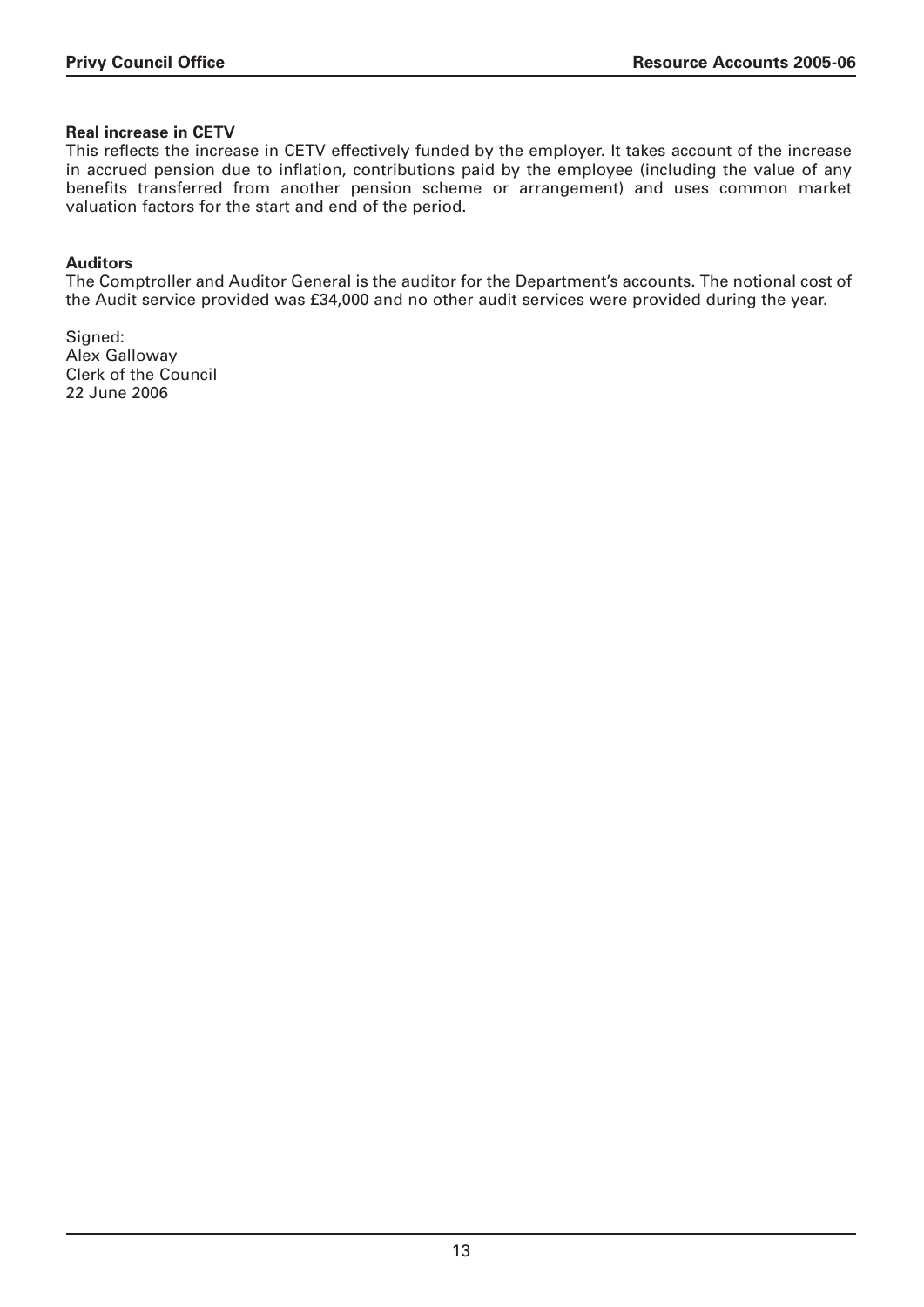# **Statement of Accounting Officer's Responsibilities**

Under the Government Resources and Accounts Act 2000, the Department is required to prepare resource accounts for each financial year, in conformity with a Treasury direction, detailing the resources acquired, held, or disposed of during the year and the use of resources by the Department during the year.

The resource accounts are prepared on an accruals basis and must give a true and fair view of the state of affairs of the Department, the net resource outturn, resources applied to objectives, recognised gains and losses, and cash flows for the financial year.

HM Treasury has appointed the Permanent Head of Department as Accounting Officer of the Department, with responsibility for preparing the Department's accounts and for transmitting them to the Comptroller and Auditor General.

In preparing the accounts, the Accounting Officer is required to comply with the Financial Reporting Manual prepared by HM Treasury, and in particular to:

- observe the relevant accounting and disclosure requirements, and apply suitable accounting policies on a consistent basis;
- make judgements and estimates on a reasonable basis;
- state whether applicable accounting standards, as set out in the *Financial Reporting Manual*, have been followed, and disclose and explain any material departures in the accounts;
- prepare the accounts on a going concern basis.

The responsibilities of an Accounting Officer, including responsibility for the propriety and regularity of the public finances for which an Accounting Officer is answerable, for keeping proper records and for safeguarding the Department's assets, are set out in the Accounting Officers' Memorandum issued by HM Treasury and published in Government Accounting.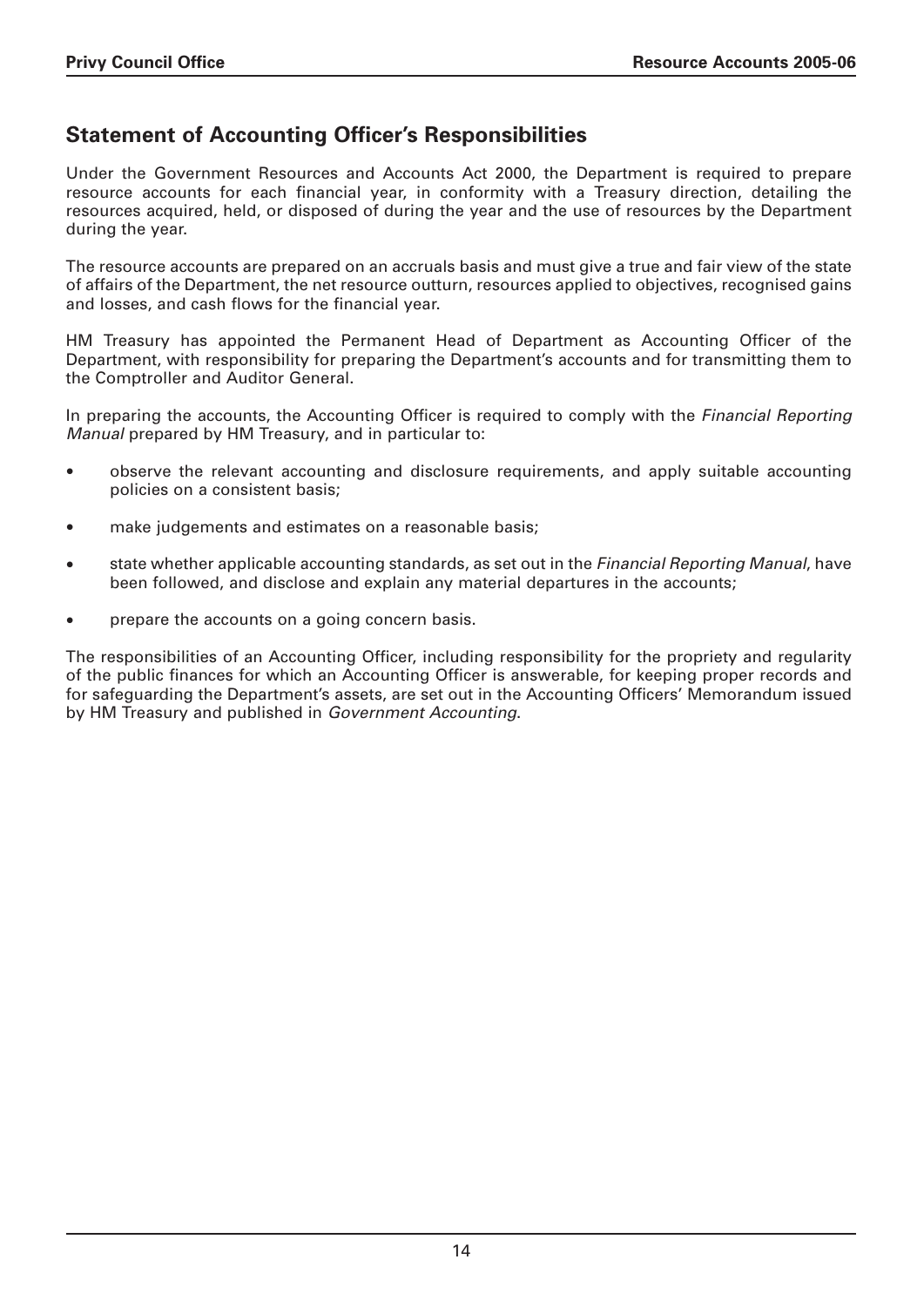# **Statement on Internal Control**

## **Scope of Responsibility**

As Accounting Officer, I have responsibility for maintaining a sound system of internal control that supports the achievement of Privy Council Office policies, aims, and objectives, whilst safeguarding the public funds and Departmental assets for which I am personally responsible, in accordance with the responsibilities assigned to me in Government Accounting.

### **The purpose of the system of internal control**

The system of internal control is designed to manage risk to a reasonable level, rather than to eliminate all risk of failure to achieve policies, aims, and objectives. It can therefore only provide reasonable, and not absolute, assurance of effectiveness. The system of internal control is based on an ongoing process designed to identify and prioritise the risks to the achievement of Departmental policies, aims and objectives; to evaluate the likelihood of those risks being realised and the impact should they be realised; and to manage them efficiently, effectively and economically. The system of internal control has been in place in the PCO for the year ended 31 March 2006 and up to the date of approval of the annual report and accounts, and accords with Treasury guidance.

### **Capacity to handle risk**

I am fully committed to embedding risk management throughout the PCO so that we meet the requirements embodied in HMT's Code of Good Practice for Corporate Governance. I receive advice on the handling of risk from the PCO Management Board and the Audit and Risk Committee (ARC). The Management Board, which I chair, meets on average ten times a year. It comprises the head of each Management Unit within the PCO and a non-executive member. The Board reviews the Department's management accounts and corporate projects at each meeting and regularly reviews unit performance. The Board also agrees the Departmental Plan, which is published annually.

The ARC is chaired by the non-executive member of the Management Board and meets three times a year. The purpose of these meetings is to review reports from the Internal Auditor and the NAO and to review the PCO's risk matrix. The ARC has an additional non-executive member, who is a chartered accountant. Although not members of the Committee I, as Accounting Officer, the Director of Corporate Services, our Internal Auditors, and representatives of the National Audit Office attend each meeting. Heads of Management Units are continually encouraged to develop the steps they are taking to manage risks in their areas of responsibility, including progress reports on key projects.

#### **The risk control framework**

The main elements of the Department's control framework include:

- A clearly defined 'Statement of Accounting Officer's Responsibilities' (which forms part of these Resource Accounts).
- A Management Board with clear terms of reference and defined membership (including a nonexecutive member), which meets regularly to consider all aspects of the PCO's business strategy, internal policies and direction.
- An Audit and Risk Committee chaired by the non-executive director of the Management Board.

The Management Board has developed the PCO risk matrix by looking at corporate level risk to delivery of objectives. All Management Units have conducted an assessment to identify additional risks in their work area to formalise and, if necessary, establish plans to mitigate and deal with risk. The ARC agreed the PCO risk management strategy in 2003 and this is reviewed annually by the Management Board. The risk matrix is reviewed at every ARC meeting.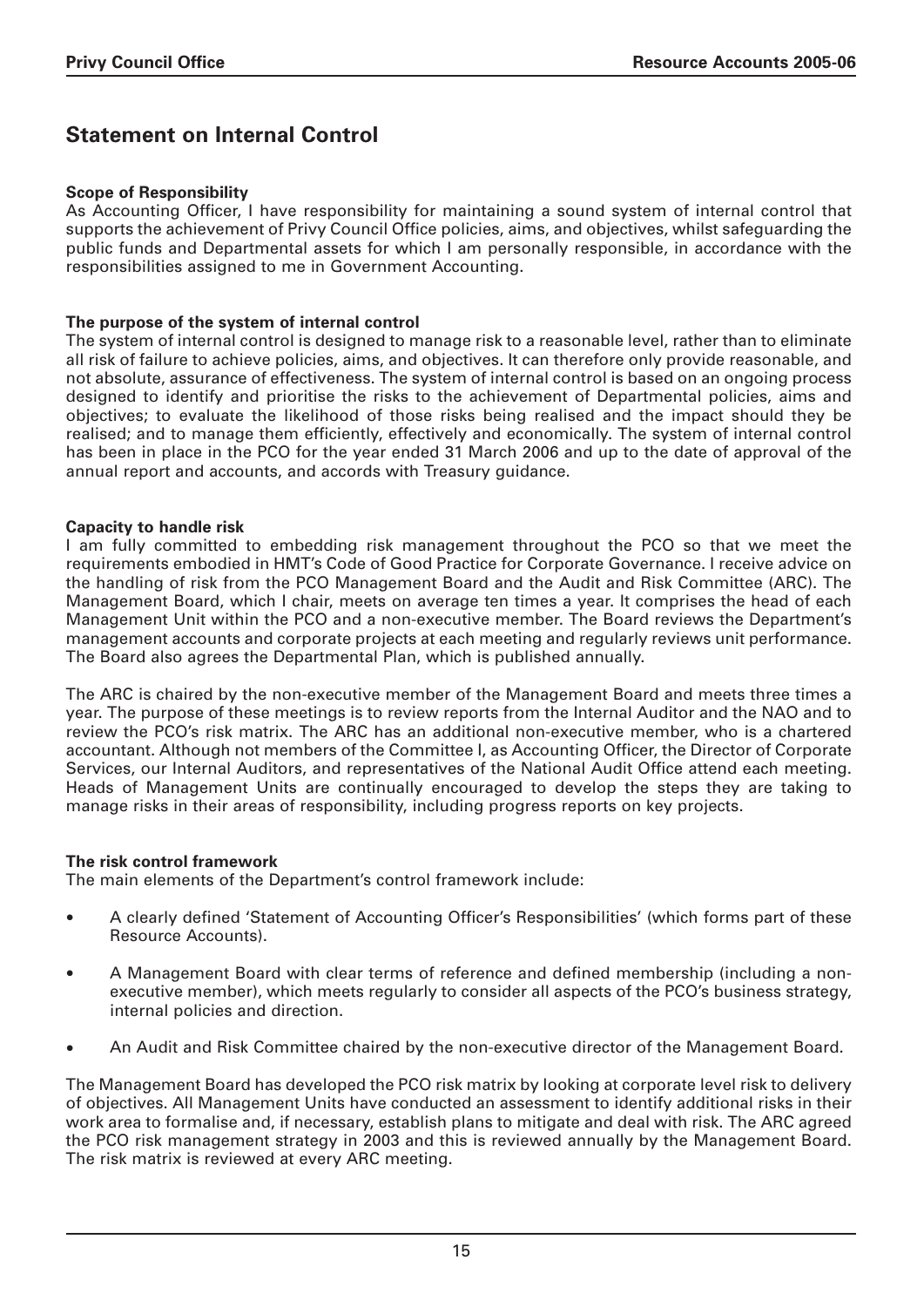During the year we have continued to develop our internal control procedures. An Internal Audit of Corporate Governance identified good operation of the following controls –

- The Management Board has clear terms of reference and includes a non-executive director. The terms of reference were revised following the recent machinery of government changes;
- An Audit and Risk Committee has been established and its function reviewed against the HMT Model and NAO checklist;
- A Risk Management Policy has been produced and framework established. Staff from across the PCO have participated in risk workshops;
- A risk matrix has been produced and is reviewed at each meeting of the Audit and Risk Committee;
- A non-executive member of the Audit & Risk Committee, with financial expertise, who receives monthly management accounts;
- A framework has been established to support staff and promote equality, diversity, provide information, training and to encourage a corporate identity;
- A security policy and procedures have been established;
- A programme of health and safety risk assessments has been established and taken place together with training on health and safety awareness; and
- A business continuity plan has been produced and although not yet tested has been talked through with the Cabinet Office Business Continuity Manager.

The Privy Council Office has received full assurance from Internal Audit for management of risk and substantial assurance for governance and control issues.

#### **Review of effectiveness**

As Accounting Officer, I also have responsibility for reviewing the effectiveness of the system of internal control. My review of the effectiveness of the system of internal control is informed by the work of the internal auditors and the executive managers within the Privy Council Office who have responsibility for the development and maintenance of the internal control framework, and comments made by the external auditors in their management letter and other reports. I have been advised on the implications of the result of my review of the effectiveness of the system of internal control by the Management Board and the Audit and Risk Committee.

The Management Board, the Audit and Risk Committee (ARC) and the Internal Auditor all participate in the review of the effectiveness of the system of internal control. The ARC reviews all reports from internal and external auditors, which include management responses and agreed remedial action, and receives a written report on the progress of implementing the agreed remedies. The head of internal audit gave an annual assurance on the effectiveness of the systems of internal control. He is satisfied that the overall control environment and structures are basically sound and is of the opinion that proper and adequate risk management, control and governance processes have been largely established within Privy Council Office. However, there remains scope for improvement, particularly in relation to the Judicial Committee where the head of internal audit can only give limited assurance. Risk management techniques have been generally applied consistently and appropriately across PCO activities. Pressure on resources will rightly lead to questions being raised about accepted practices and it is important when making changes that the risks are identified and accepted. Implementation of recommendations from Internal Audit reports is reviewed at each Audit and Risk Committee meeting.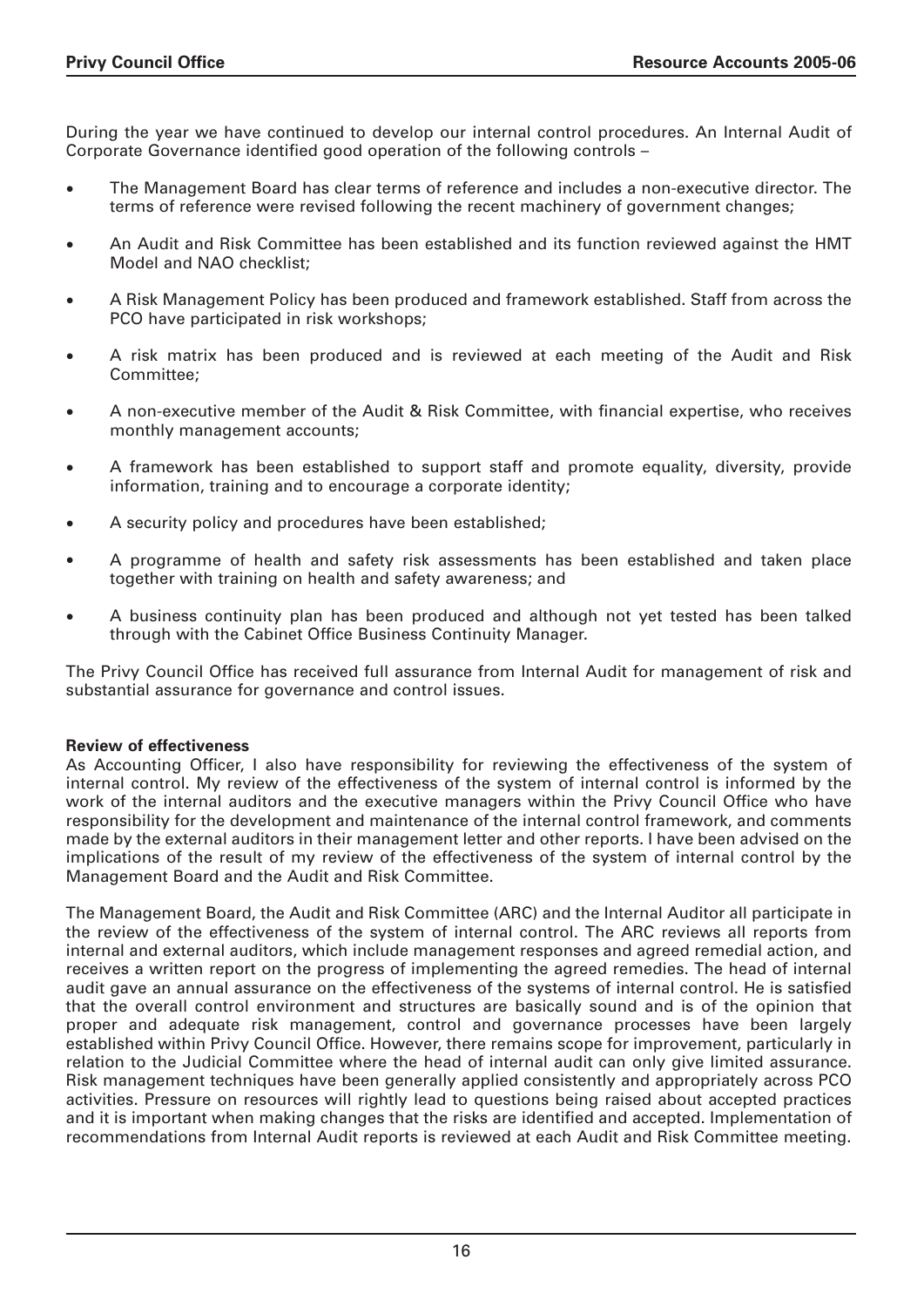# **Significant Internal Control Problems**

I am pleased to report that no internal control problems of any significance were identified during the year.

Alex Galloway 22 June 2006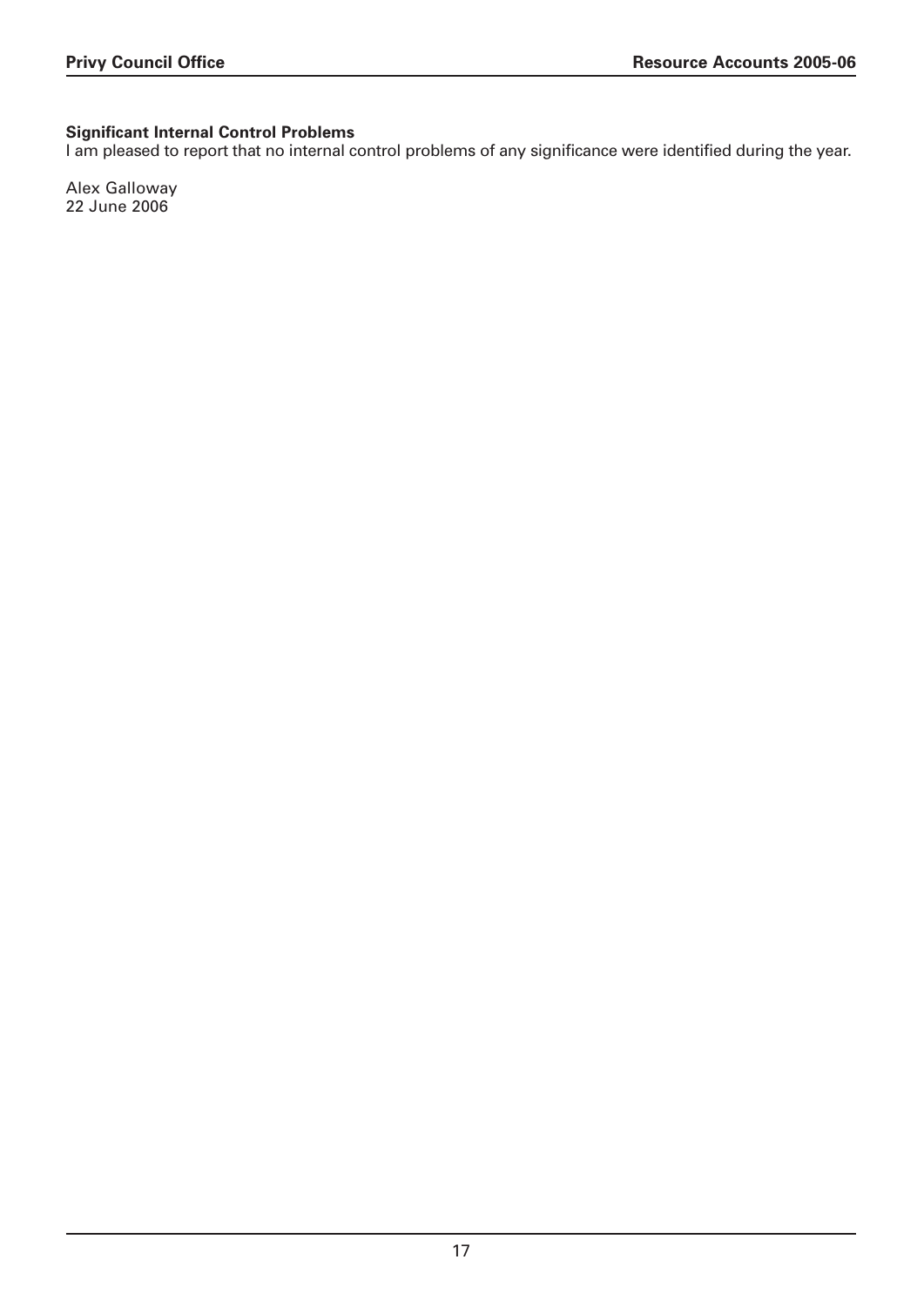# **The Certificate and Report of the Comptroller and Auditor General to the House of Commons**

I certify that I have audited the financial statements of the Privy Council Office for the year ended 31 March 2006 under the Government Resources and Accounts Act 2000. These comprise the Statement of Parliamentary Supply, the Operating Cost Statement and Statement of Recognised Gains and Losses, the Balance Sheet, the Cashflow Statement and the Statement of Operating Costs by Departmental Aim and Objectives and the related notes. These financial statements have been prepared under the accounting policies set out within them.

# **Respective responsibilities of the Accounting Officer and auditor**

The Accounting Officer is responsible for preparing the Annual Report and the financial statements in accordance with the Government Resources and Accounts Act 2000 and HM Treasury directions made thereunder and for ensuring the regularity of financial transactions. These responsibilities are set out in the Statement of Accounting Officer's Responsibilities.

My responsibility is to audit the financial statements in accordance with relevant legal and regulatory requirements, and with International Standards on Auditing (UK and Ireland).

I report to you my opinion as to whether the financial statements give a true and fair view and whether the Financial Statements and the part of the Remuneration Report to be audited have been properly prepared in accordance with HM Treasury directions issued under the Government Resources and Accounts Act 2000. I also report whether in all material respects the expenditure and income have been applied to the purposes intended by Parliament and the financial transactions conform to the authorities which govern them. I also report to you if, in my opinion, the Annual Report is not consistent with the financial statements, if the Department has not kept proper accounting records, if I have not received all the information and explanations I require for my audit, or if information specified by HM Treasury regarding remuneration and other transactions is not disclosed.

I review whether the statement on pages 15 to 17 reflects the Department's compliance with HM Treasury's guidance on the Statement on Internal Control, and I report if it does not. I am not required to consider whether the Accounting Officer's statements on internal control cover all risks and controls, or to form an opinion on the effectiveness of the Department's corporate governance procedures or its risk and control procedures.

I read the other information contained in the Annual Report and consider whether it is consistent with the audited financial statements. This other information comprises only the introductory sections of the Annual Report, the unaudited part of the Remuneration Report, and the Management Commentary. I consider the implications for my report if I become aware of any apparent misstatements or material inconsistencies with the financial statements. My responsibilities do not extend to any other information.

# **Basis of audit opinion**

I conducted my audit in accordance with International Standards on Auditing (UK and Ireland) issued by the Auditing Practices Board. My audit includes examination, on a test basis, of evidence relevant to the amounts, disclosures and regularity of financial transactions included in the financial statements and the part of the Remuneration Report to be audited. It also includes an assessment of the significant estimates and judgments made by the Accounting Officer in the preparation of the financial statements, and of whether the accounting policies are most appropriate to the Department's circumstances, consistently applied and adequately disclosed.

I planned and performed my audit so as to obtain all the information and explanations which I considered necessary in order to provide me with sufficient evidence to give reasonable assurance that the financial statements and the part of the Remuneration Report to be audited are free from material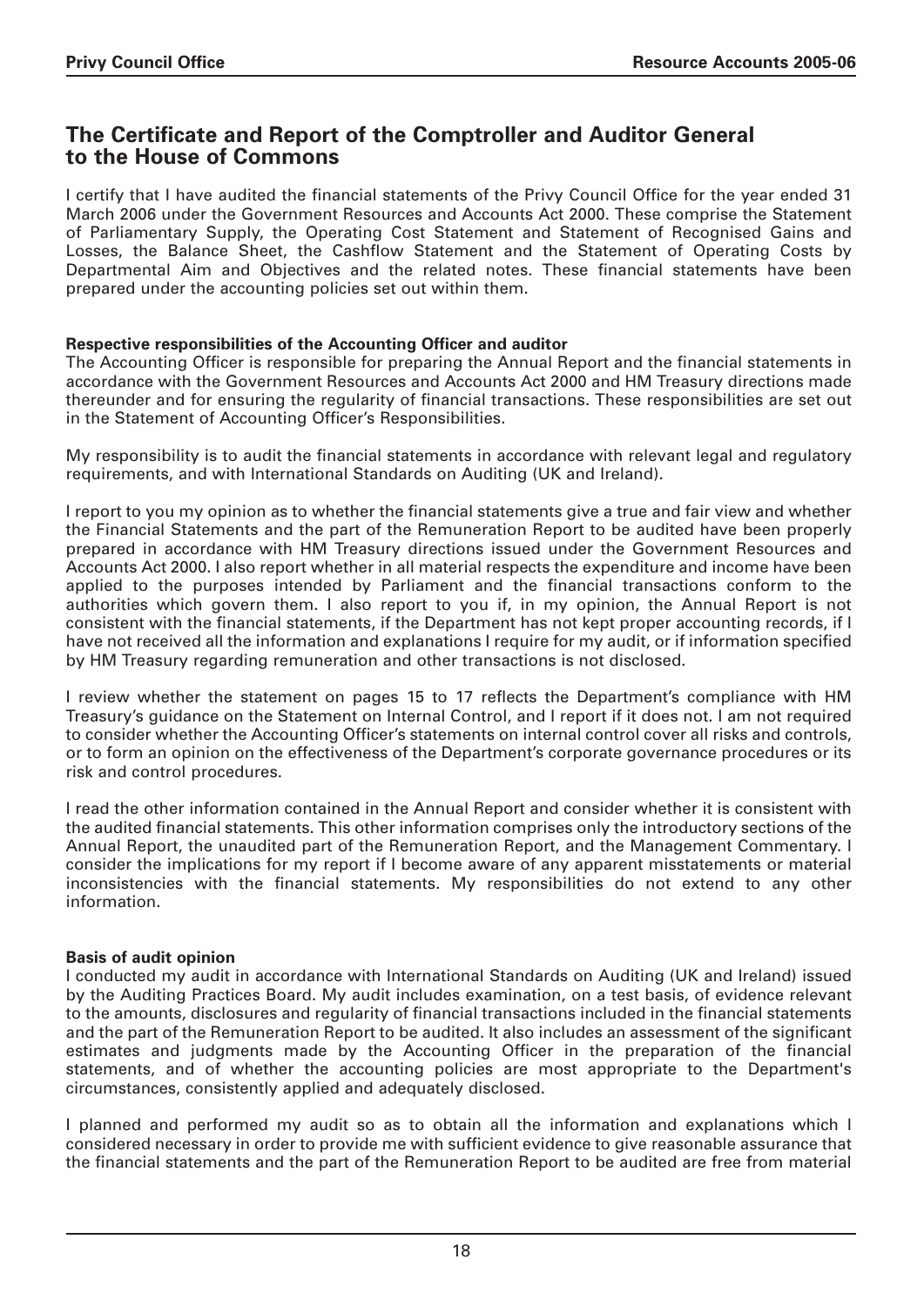misstatement, whether caused by fraud or error and that in all material respects the expenditure and income have been applied to the purposes intended by Parliament and the financial transactions conform to the authorities which govern them. In forming my opinion I also evaluated the overall adequacy of the presentation of information in the financial statements and the part of the Remuneration Report to be audited.

## **Opinions**

In my opinion:

- the financial statements give a true and fair view, in accordance with the Government Resources and Accounts Act 2000 and directions made thereunder by HM Treasury, of the state of the Department's affairs as at 31 March 2006 and the net cash requirement, net resource outturn, resources applied to objectives, recognised gains and losses and cashflows for the year then ended;
- the financial statements and the part of the Remuneration Report to be audited have been properly prepared in accordance with HM Treasury directions issued under the Government Resources and Accounts Act 2000; and
- in all material respects the expenditure and income have been applied to the purposes intended by Parliament and the financial transactions conform to the authorities which govern them.

I have no observations to make on these financial statements.

John Bourn Comptroller and Auditor General National Audit Office 157-197 Buckingham Palace Road Victoria London SW1W 9SP 23 June 2006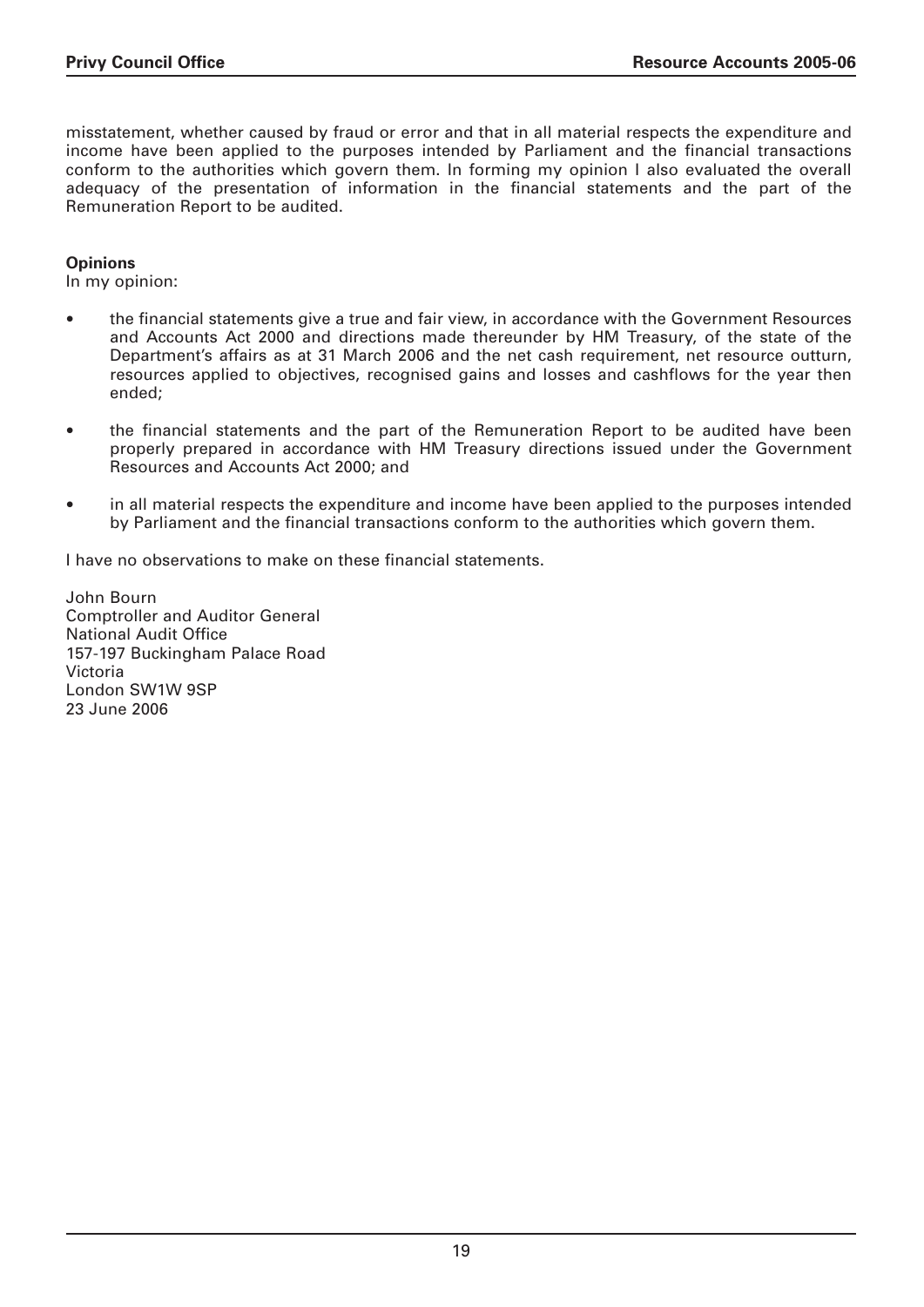# **Statement of Parliamentary Supply**

### **Summary of Resource Outturn 2005-06 (£000s)**

|                                                                                     |             |                 |       |                          |                |            | 2005-06                   | 2004-05    |
|-------------------------------------------------------------------------------------|-------------|-----------------|-------|--------------------------|----------------|------------|---------------------------|------------|
|                                                                                     |             | <b>Estimate</b> |       |                          | <b>Outturn</b> |            |                           |            |
|                                                                                     |             |                 |       |                          |                |            | Net total                 |            |
|                                                                                     |             |                 |       |                          |                |            | outturn                   |            |
|                                                                                     |             |                 |       |                          |                |            | compared with<br>Estimate |            |
|                                                                                     | Gross       | A in A          | Net   | Gross                    | A in A         | <b>Net</b> | saving/                   | <b>Net</b> |
|                                                                                     | Expenditure |                 |       | <b>Total Expenditure</b> |                | Total      | (excess)                  | Total      |
| Request for resources 1<br><b>Ensuring the orderly conduct</b><br>of P.C.O business | 6,749       | (40)            | 6,709 | 6,547                    | (40)           | 6,507      | 202                       | 5,584      |
| <b>Total resources</b>                                                              | 6,749       | (40)            | 6,709 | 6,547                    | (40)           | 6,507      | 202                       | 5,584      |
| Non-operating cost A in A                                                           |             |                 |       |                          |                |            |                           |            |

#### **Net cash requirement 2005-06 (£000s)**

|                      |                 |                | 2005-06          | 2004-05 |
|----------------------|-----------------|----------------|------------------|---------|
|                      |                 |                | Net total        |         |
|                      |                 |                | outturn compared |         |
|                      |                 |                | with Estimate    |         |
|                      |                 |                | saving/          |         |
|                      | <b>Estimate</b> | <b>Outturn</b> | (excess)         | Outturn |
| Net cash requirement | 6,780           | 6,468          | 312              | 5,309   |
|                      |                 |                |                  |         |

#### **Summary of income payable to the Consolidated Fund (£000s)**

(In addition to appropriations in aid, the following income relates to the department and is payable to the Consolidated Fund)

|              |      | <b>Forecast 2005-06</b>     |                        |  | <b>Outturn 2005-06</b>   |
|--------------|------|-----------------------------|------------------------|--|--------------------------|
|              | Note |                             | Income <i>Receipts</i> |  | Income Receipts          |
| <b>Total</b> |      | <b>Service</b> Construction | $\sim$                 |  | $\overline{\phantom{a}}$ |

Explanation of the variance between Estimate and outturn are given in Note 2 and in the Management Commentary.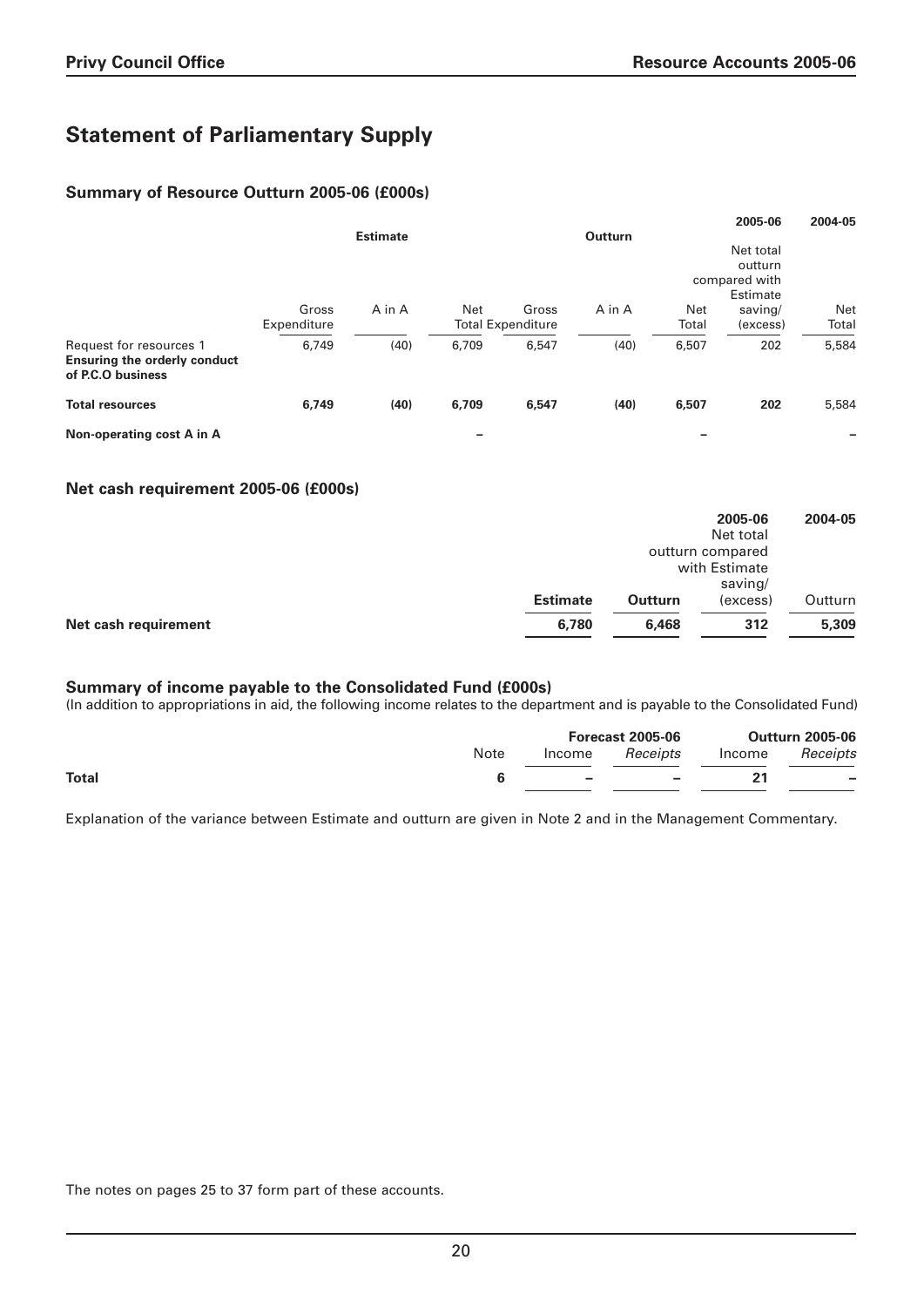# **Operating Cost Statement for the year ended 31 March 2006 (£000s)**

|                              | Note | 2005-06 | 2004-05 |
|------------------------------|------|---------|---------|
| <b>Administration costs:</b> |      |         |         |
| Staff costs                  | 4    | 3,686   | 3,404   |
| Other administration costs   | 5    | 2,861   | 2,284   |
| Operating income             |      | (61)    | (104)   |
| <b>Net Operating Cost</b>    |      | 6,486   | 5,584   |

All income and expenditure are derived from continuing operations.

# **Statement of Recognised Gains and Losses for the year ended 31 March 2006 (£000s)**

|                                                    | 2005-06 | 2004-05 |
|----------------------------------------------------|---------|---------|
| Net loss on revaluation of tangible fixed assets   |         |         |
| Net gain on revaluation of tangible fixed assets   |         | 1,663   |
| Receipt of donated asset                           | 25      |         |
| Recognised gains and losses for the financial year | 25      | 1,663   |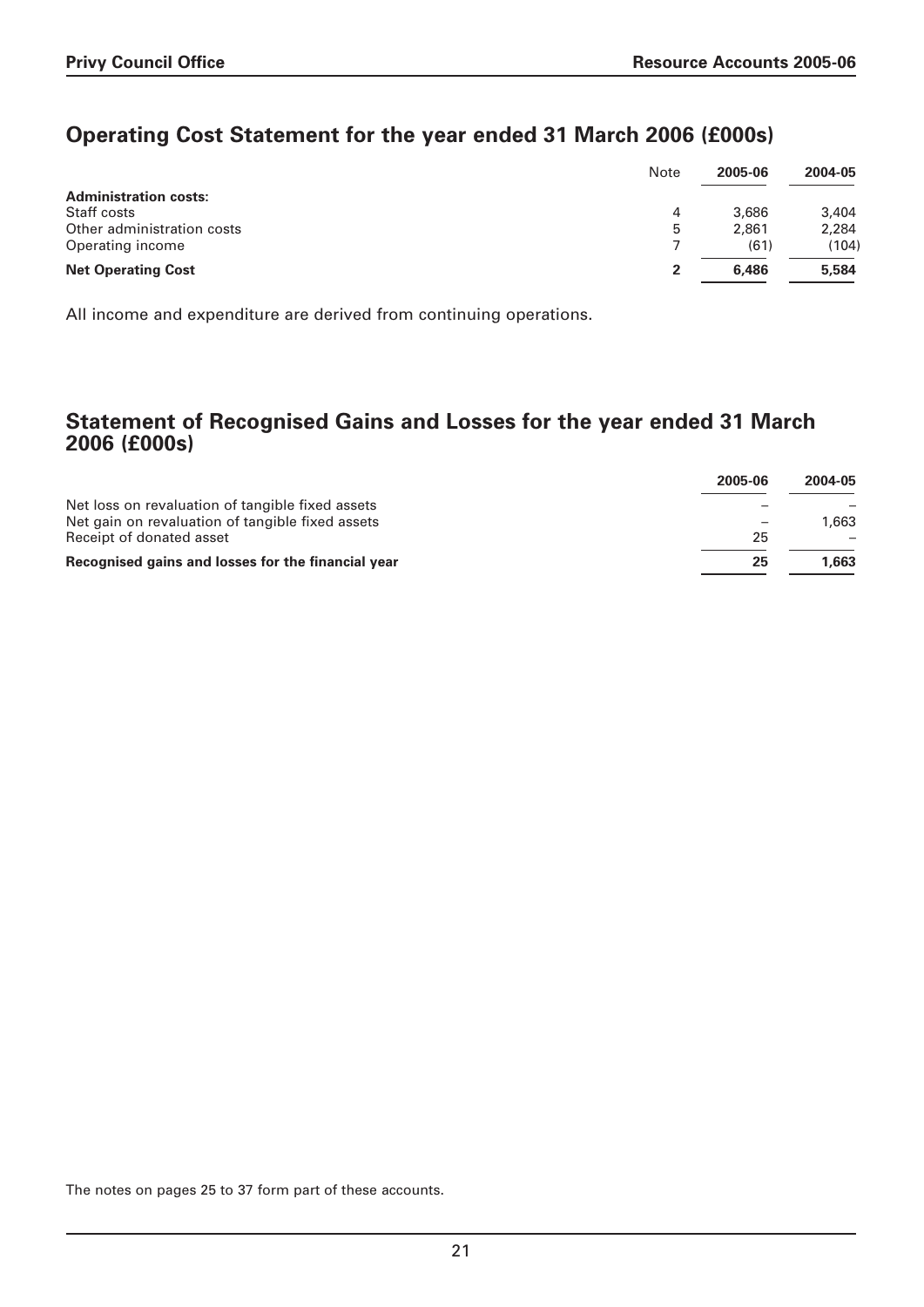# **Balance Sheet as at 31 March 2006 (£000s)**

| Note<br><b>Fixed assets</b><br>8<br>4,451<br>Tangible assets<br><b>Current assets</b><br><b>Debtors</b><br>9<br>1,767<br>191<br>Cash at bank and in hand<br>10<br>99<br>16<br>1,866<br>207<br><b>Creditors (amounts falling due</b><br>11<br>(2,004)<br>(326)<br>within one year)<br>Net current (liabilities)<br>(138)<br>Total assets less current liabilities<br>4,313<br>12<br>Provisions for liabilities and charges<br>(143)<br>4,170<br>Taxpayers' equity<br>General fund |    | 31 March 2006 | 31 March 2005  |
|----------------------------------------------------------------------------------------------------------------------------------------------------------------------------------------------------------------------------------------------------------------------------------------------------------------------------------------------------------------------------------------------------------------------------------------------------------------------------------|----|---------------|----------------|
|                                                                                                                                                                                                                                                                                                                                                                                                                                                                                  |    |               |                |
|                                                                                                                                                                                                                                                                                                                                                                                                                                                                                  |    |               | 4,284          |
|                                                                                                                                                                                                                                                                                                                                                                                                                                                                                  |    |               |                |
|                                                                                                                                                                                                                                                                                                                                                                                                                                                                                  |    |               |                |
|                                                                                                                                                                                                                                                                                                                                                                                                                                                                                  |    |               |                |
|                                                                                                                                                                                                                                                                                                                                                                                                                                                                                  |    |               |                |
|                                                                                                                                                                                                                                                                                                                                                                                                                                                                                  |    |               |                |
|                                                                                                                                                                                                                                                                                                                                                                                                                                                                                  |    |               | (119)          |
|                                                                                                                                                                                                                                                                                                                                                                                                                                                                                  |    |               | 4,165          |
|                                                                                                                                                                                                                                                                                                                                                                                                                                                                                  |    |               | (13)           |
|                                                                                                                                                                                                                                                                                                                                                                                                                                                                                  |    |               | 4,152          |
|                                                                                                                                                                                                                                                                                                                                                                                                                                                                                  |    |               |                |
|                                                                                                                                                                                                                                                                                                                                                                                                                                                                                  | 13 | 119           | 124            |
| <b>Revaluation reserve</b><br>14<br>5                                                                                                                                                                                                                                                                                                                                                                                                                                            |    |               | $\overline{7}$ |
| Donated asset reserve<br>4,046<br>14                                                                                                                                                                                                                                                                                                                                                                                                                                             |    |               | 4,021          |
| 4,170                                                                                                                                                                                                                                                                                                                                                                                                                                                                            |    |               | 4,152          |

Alex Galloway Accounting Officer 22 June 2006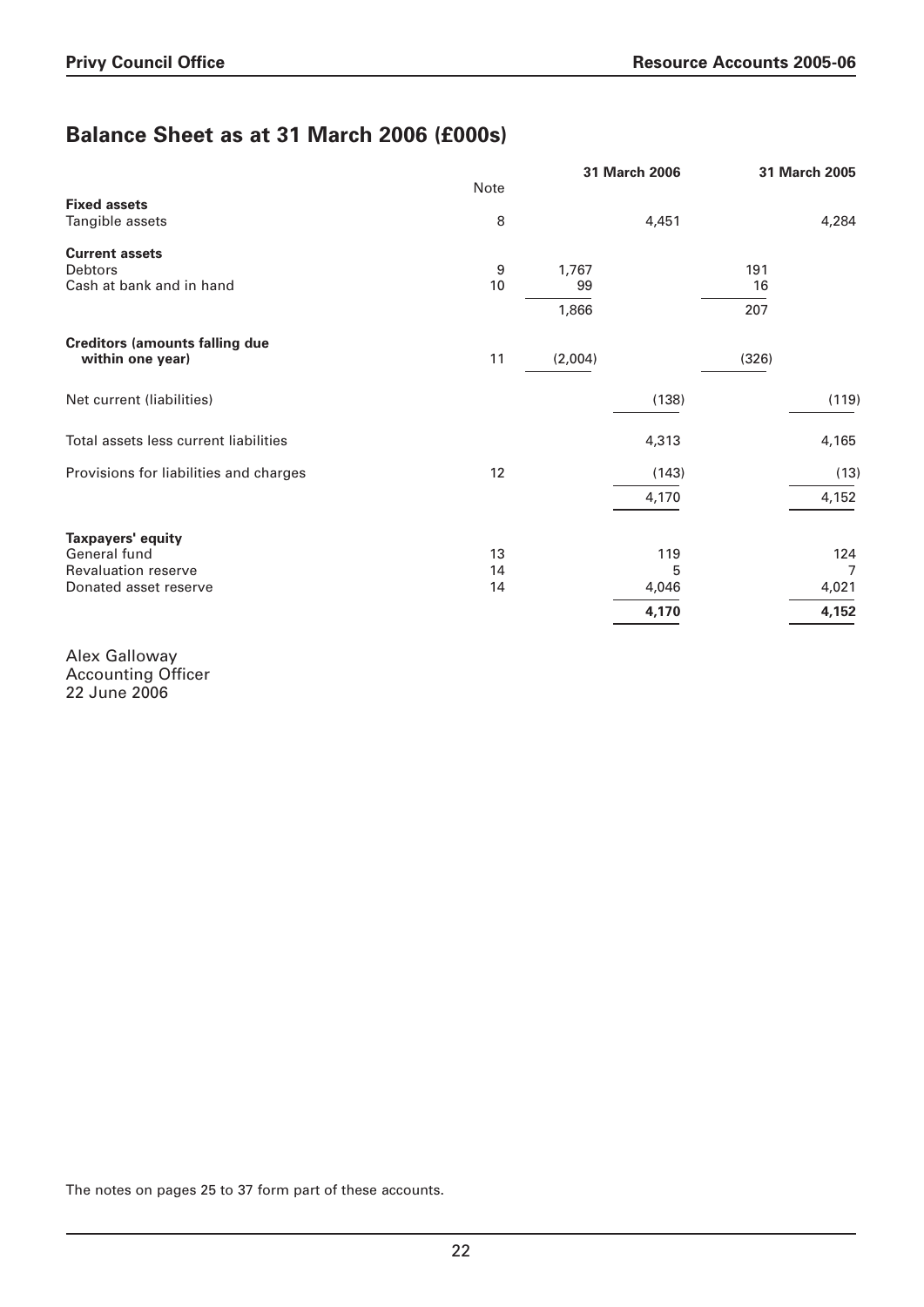# **Cash Flow Statement for the year ended 31 March 2006 (£000s)**

| Note | 2005-06 | 2004-05 |
|------|---------|---------|
| 15a  | (4.777) | (5.275) |
| 15b  | (178)   | (34)    |
|      |         |         |
|      |         |         |
| 15d  | (13)    | (4)     |
| 15c  | 5.051   | 5,313   |
|      | 83      |         |
|      |         |         |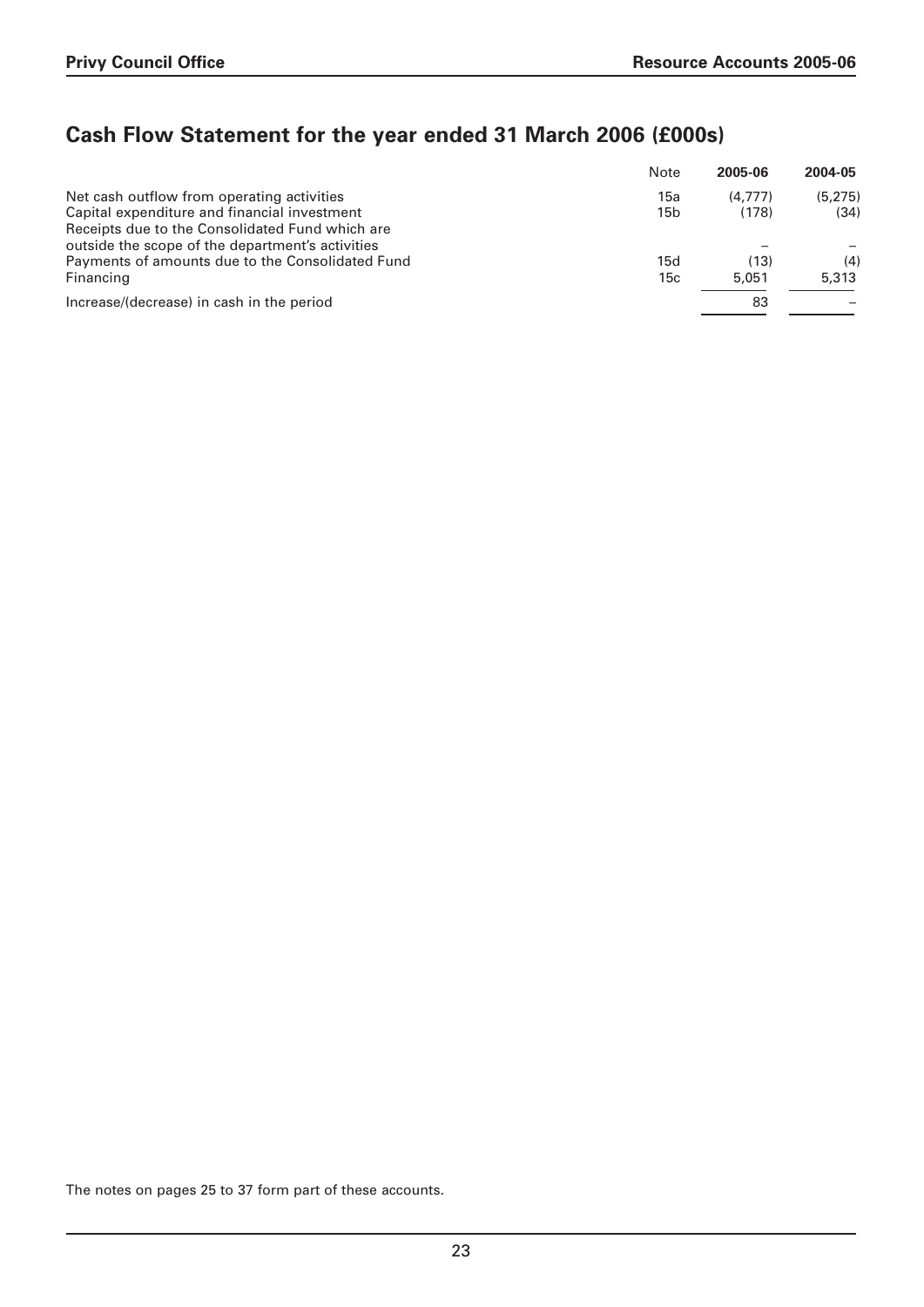# **Statement of Operating Costs by Departmental Aim and Objectives for the year ended 31 March 2006 (£000s)**

AIM: To act as the secretariat to the Privy Council in its constitutional and statutory role and to support the President of the Council in her Privy Council and other responsibilities as efficiently and effectively as possible.

|                            |       | 2005-06                  |       |       | 2004-05 |       |
|----------------------------|-------|--------------------------|-------|-------|---------|-------|
|                            | Gross | Income                   | Net   | Gross | Income  | Net   |
| Objective 1                | 1,182 | $\overline{\phantom{m}}$ | 1,182 | 692   |         | 692   |
| Objective 2                | 1,036 | (61)                     | 975   | 989   | (104)   | 885   |
| Objective 3                | 747   | $\overline{\phantom{m}}$ | 747   | 806   |         | 806   |
| Objective 4                | 3,582 | $\overline{\phantom{0}}$ | 3,582 | 3,201 |         | 3,201 |
| <b>Net operating costs</b> | 6,547 | (61)                     | 6,486 | 5,688 | (104)   | 5,584 |

The Department's objectives were as follows:

- Objective 1 To ensure the orderly conduct of Privy Council business.
- Objective 2 To support the proper discharge of judicial responsibilities.
- Objective 3 To support the Lord President of the Council and Leader of the House of Lords in both her roles.
- Objective 4 To provide administrative support for the Office of the Leader of the House of Commons, his Deputy, and to the Chief Whips' Offices of the House of Commons and House of Lords.

See Note 16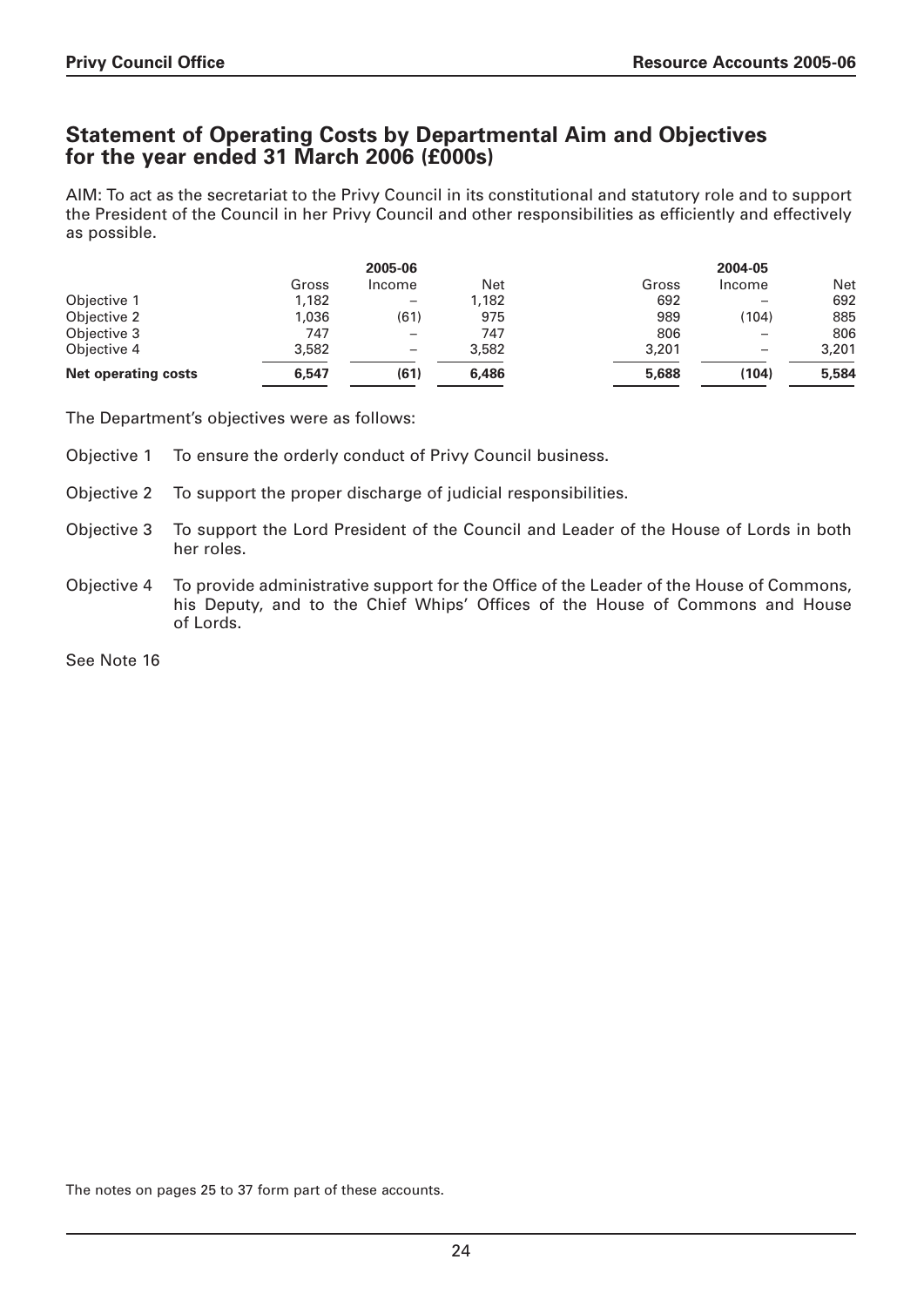# **Notes to the departmental resource accounts**

# **1 Statement of accounting policies**

These financial statements have been prepared in accordance with the 2005-06 Government Financial Reporting Manual (FReM) issued by HM Treasury. The accounting policies contained in the FReM follow UK generally accepted accounting practice for companies (UK GAAP) to the extent that it is meaningful and appropriate to the public sector.

In addition to the primary statements prepared under UK GAAP, the FReM also requires the Department to prepare two additional primary statements. The Statement of Parliamentary Supply and supporting notes show outturn against Estimate in terms of the net resource requirement and the net cash requirement. The Statement of Operating Costs by Departmental Aim and Objectives and supporting note analyse the Department's income and expenditure by the objectives agreed with Ministers.

Where the FReM permits a choice of accounting policy, the accounting policy which has been judged to be most appropriate to the particular circumstances of the Department for the purpose of giving a true and fair view has been selected. The Department's accounting policies have been applied consistently in dealing with items considered material in relation to the accounts.

### **1.1 Accounting convention**

These accounts have been prepared under the historical cost convention modified to account for the revaluation of fixed assets at their value to the business by reference to their current costs.

### **1.2 Tangible fixed assets**

Tangible assets are stated at the lower of replacement cost and recoverable amount. Expenditure on tangible fixed assets over £1,500 is capitalised. On initial recognition assets are measured at cost including any costs, such as installation, directly attributable to bringing them into working condition.

Furniture and fittings, information technology and plant and machinery are restated to current value each year, using appropriate indices from the historical table 4 of the ONS publication "Producer Price Indices" and the Retail Prices Index. Antique furniture and heritage silver are at market valuation, using external valuers. The valuation of antique furniture is reviewed every year by the external valuer, and the heritage silver is revalued every five years.

# **1.3 Depreciation**

Furniture and fittings, information technology and plant and machinery are depreciated at rates calculated to write them down to estimated residual value on a straight-line basis over their estimated useful lives.

Asset lives are normally in the following ranges:

| <b>Furniture and fittings</b> | 3-10 years |
|-------------------------------|------------|
| Information technology        | 3-10 years |
| Plant and machinery           | 3-10 years |

No depreciation is provided on antique furniture or heritage silver since they have unlimited or very long estimated useful lives. They are subject to an annual impairment review.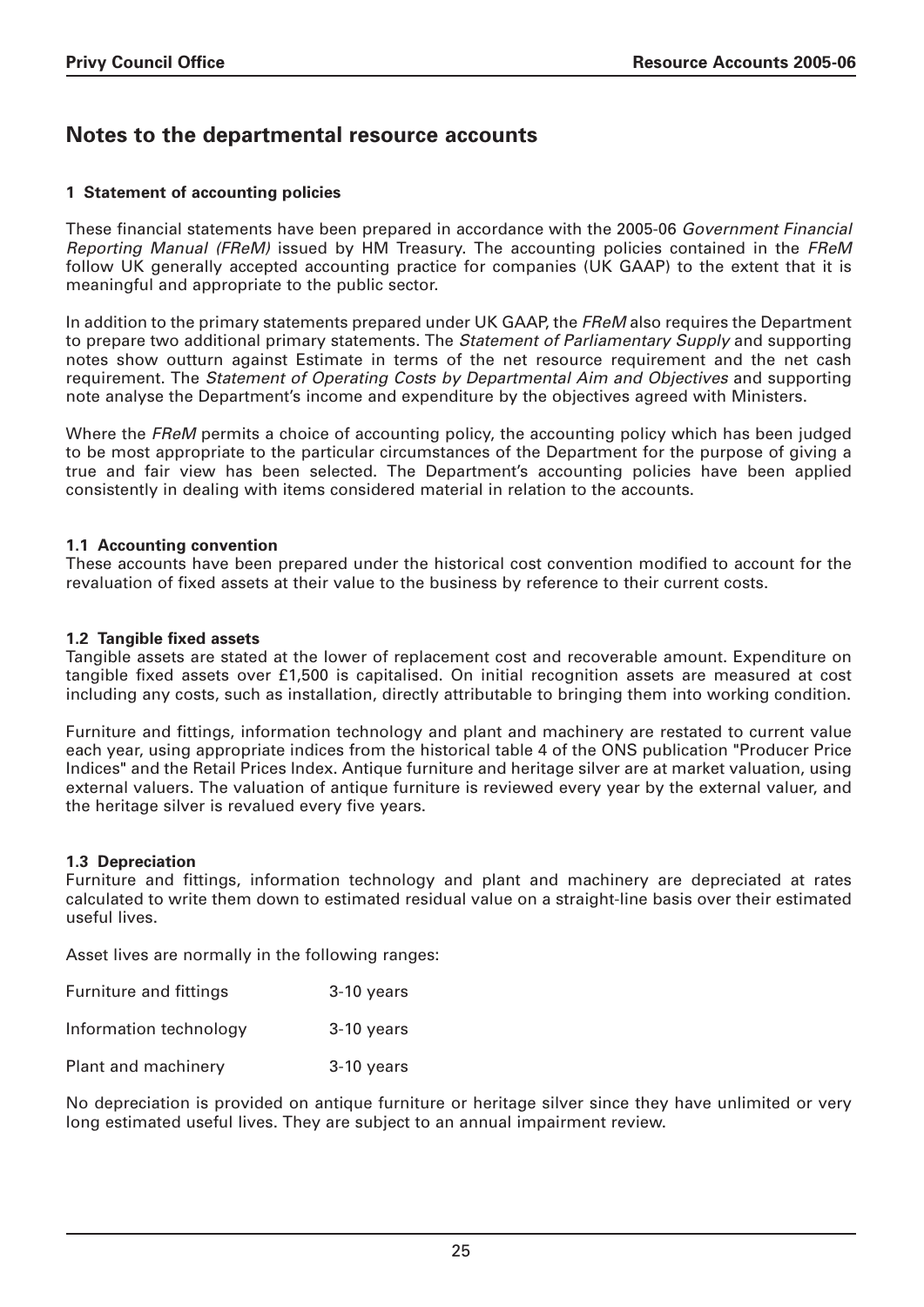### **1.4 Donated assets – heritage silver**

The department has a collection of silver which was donated by Queen Anne and other donors. This was valued in May and August 2005 by Anderson Omell Associates, independent fine art valuers, on the basis of a mid auction estimate. The silver is revalued every five years.

The value of these donated assets was credited to the donated asset reserve and subsequent additions and revaluations are also taken to this reserve.

#### **1.5 Operating income**

Operating income principally comprises fees for work carried out by the Judicial Committee, which is deemed to be earned when the case is completed. The Judicial Fees are set by Statute SI 1879 of 2003, the Judicial Committee General Appellate Jurisdiction Rules (amendment) Order 2003, rather than being calculated following the principles of HM Treasury's Fees and Charges Guide. Income includes not only income appropriated-in-aid of the Estimate but also income payable to the Consolidated Fund, which in accordance with the FReM is treated as operating income.

#### **1.6 Administration expenditure**

Administration costs reflect the costs of running the department. These include both administrative costs and associated operating income. Income is analysed in the notes between that which, under the administration cost-control regime, is allowed to be offset against gross administrative costs in determining the outturn against the administration budget, and that operating income which is not.

#### **1.7 Capital charge**

A charge, reflecting the cost of capital utilised by the department, is included in operating costs. The charge is calculated at the real rate set by HM Treasury (currently 3.5 per cent) on the average carrying amount of all assets less liabilities, except for:

- a donated assets, and cash balances with the OPG, where the charge is nil;
- b amounts owed by or to the Consolidated Fund, where the charge or credit is nil.

#### **1.8 Foreign exchange**

Transactions which are not covered by a related forward contract are translated into sterling at the exchange rate ruling on the date of each transaction, except where rates do not fluctuate significantly, in which case an average rate for the period is used. Monetary assets and liabilities denominated in foreign currency at the balance sheet date are translated at the rates ruling at that date. These translation differences are dealt with in the Operating Cost Statement.

#### **1.9 Pensions**

Past and present employees are covered by the provisions of the Principal Civil Service Pension Schemes which are described in Note 4. The defined benefit schemes are unfunded and are noncontributory except in respect of dependants' benefits. The department recognises the expected cost of these elements on a systematic and rational basis over the period during which it benefits from employees' services by payment to the Principal Civil Service Pension Schemes (PCSPS) of amounts calculated on an accruing basis. Liability for payment of future benefits is a charge on the PCSPS. In respect of the defined contribution schemes, the department recognises the contributions payable for the year.

#### **1.10 Early departure costs**

The department is required to meet the additional cost of benefits beyond the normal PCSPS benefits in terms of employees who retire early. The department provides in full for this cost when the early retirement programme has been announced and is binding on the department.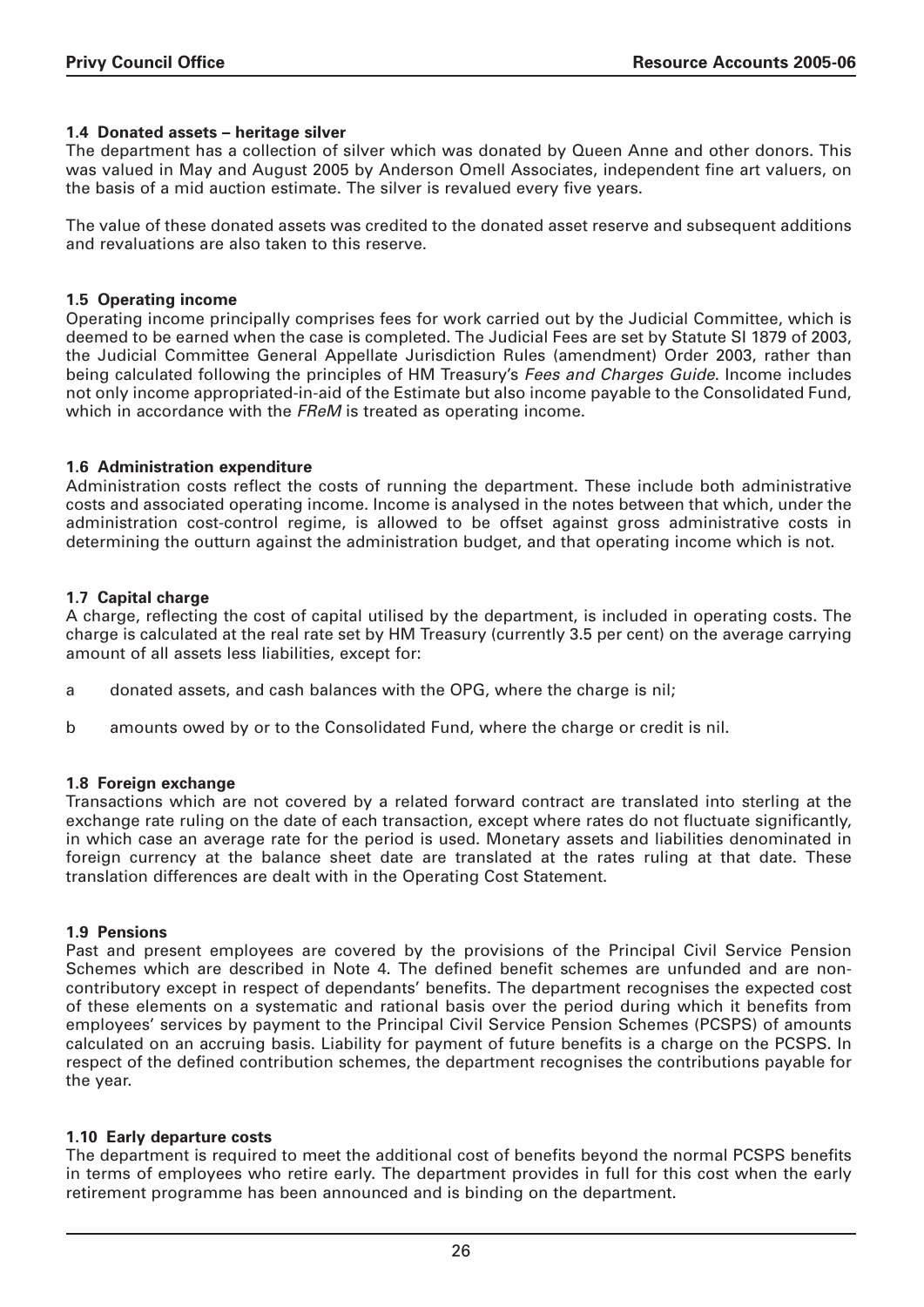# **1.11 Leases**

All leases are operating in nature, and the rentals are charged to the Operating Cost Statement on a straight-line basis over the term of the lease.

# **1.12 Provisions**

The department provides for legal or constructive obligations which are of uncertain timing or amount at the balance sheet date on the basis of the best estimate of the expenditure required to settle the obligation. Where the effect of the time value of money is significant, the estimated risk-adjusted cash flows are discounted using the real rate set by HM Treasury (currently 2.2 per cent).

# **1.13 Value Added Tax**

Most of the activities of the department are outside the scope of VAT and, in general, output tax does not apply and input tax on purchases is not recoverable. Irrecoverable VAT is charged to the relevant expenditure category or included in the capitalised purchase cost of fixed assets. Where input VAT is recoverable, the amounts are stated net of VAT.

# **1.14 Contingent liabilities**

In addition to contingent liabilities disclosed in accordance with FRS 12, the department discloses for parliamentary reporting and accountability purposes certain contingent liabilities where the likelihood of a transfer of economic benefit is remote, but which have been reported to Parliament in accordance with the requirements of Government Accounting.

Where the time value of money is material, contingent liabilities which are required to be disclosed under FRS 12 are stated at discounted amounts and the amount reported to Parliament separately noted. Contingent liabilities that are not required to be disclosed by FRS 12 are stated at the amounts reported to Parliament.

# **1.15 Third party assets**

The Judicial Committee of the Privy Council, where required, holds security costs lodged by the appellant. These are not recognised in the accounts since neither the department, nor government more generally, has a direct beneficial interest in them.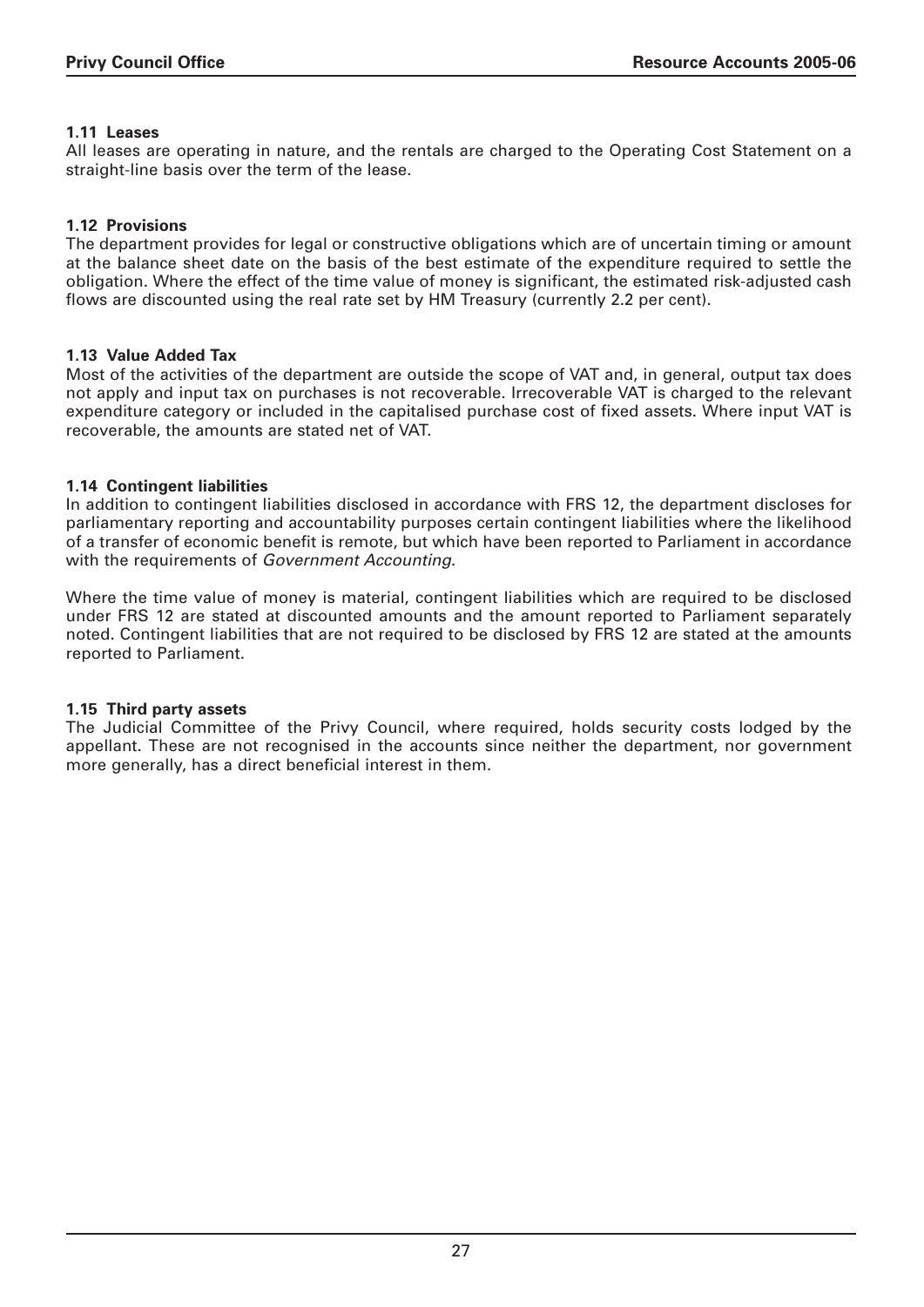# **2 Reconciliation of outturn to net operating cost and against Administration Budget**

#### **2a Reconciliation of net resource outturn to net operating cost**

|                           |      | 2005-06 | 2004-05 |
|---------------------------|------|---------|---------|
|                           | Note | £000    | £000    |
| Net resource outturn      |      | 6,507   | 5,584   |
| Non-supply income (CFERs) | 6    | (21)    |         |
| Net operating cost        |      | 6,486   | 5,584   |
|                           |      |         |         |

### **2b Outturn against final Administration Budget**

|                                                     |               | 2005-06 | 2004-05 |
|-----------------------------------------------------|---------------|---------|---------|
|                                                     | £000          | £000    | £000    |
|                                                     | <b>Budget</b> | Outturn | Outturn |
| <b>Gross Administration Budget</b>                  | 6.749         | 6.547   | 5,688   |
| Income allowable against the Administration Budget  | (40)          | (40)    | (104)   |
| Net outturn against the final Administration Budget | 6,709         | 6.507   | 5,584   |

Outturn is below budget because there was uncertainty about the total probable spend following the Machinery of Government Transfer. Because no reliable financial data on costs before the transfer date was available until after the year end, the department obtained budget cover for the maximum likely cost.

### **3 Reconciliation of resources to cash requirement**

|                                                           |      |                 |         | 2005-06           | 2004-05    |
|-----------------------------------------------------------|------|-----------------|---------|-------------------|------------|
|                                                           |      |                 |         | £000              | £000       |
|                                                           | Note |                 |         | Net total         |            |
|                                                           |      |                 |         | outturn           |            |
|                                                           |      |                 |         | compared with     |            |
|                                                           |      |                 |         | Estimate: saving/ | Prior-year |
|                                                           |      | <b>Estimate</b> | Outturn | (excess)          | Outturn    |
| <b>Resource outturn</b>                                   |      | 6,709           | 6,507   | 202               | 5,584      |
| <b>Capital</b>                                            |      |                 |         |                   |            |
| Acquisition of fixed assets                               | 8    | 161             | 178     | (17)              | 34         |
| Investments                                               |      |                 |         |                   |            |
| Non-operating A in A                                      |      |                 |         |                   |            |
| Proceeds of fixed asset disposals                         |      |                 |         |                   |            |
| <b>Accruals adjustments:</b>                              |      |                 |         |                   |            |
| Non-cash items                                            |      | (90)            | (340)   | 250               | (70)       |
| Changes in working capital other than cash                |      |                 | (18)    | 18                | (252)      |
| Changes in creditors falling due after more than one year |      |                 |         |                   |            |
| Use of provision                                          | 12   |                 | 141     | (141)             | 13         |
| Net cash requirement                                      |      | 6,780           | 6,468   | 312               | 5,309      |

#### **Explanation of cash variances**

In addition to the saving as a result of the lower resource cost, further savings were made because the delay in receiving parliamentary approval for the cash relating to the Machinery of Government move meant that the cash was paid out by the Cabinet Office. Additional cash was needed for provisions.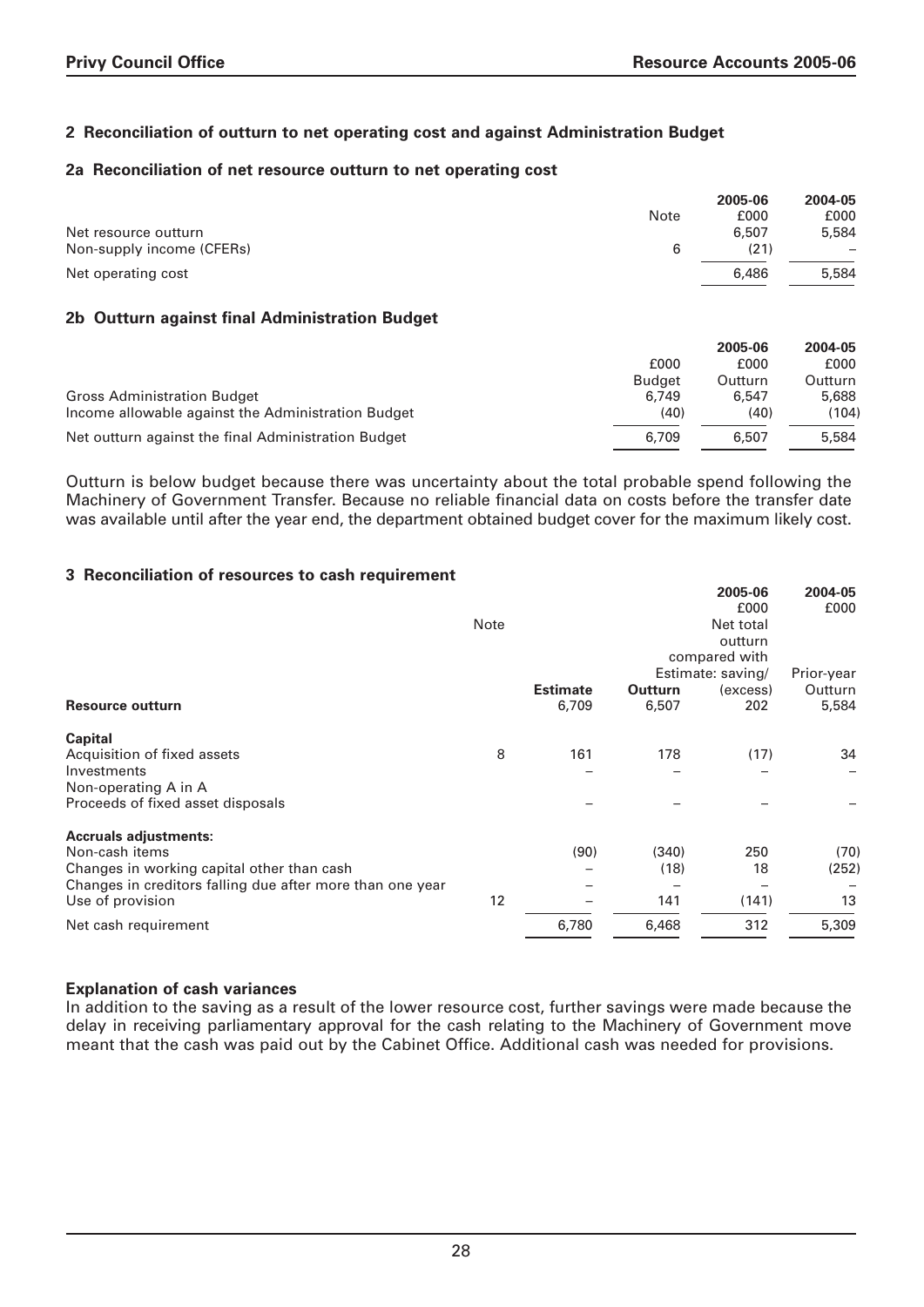# **4 Staff numbers and costs**

Staff costs comprise:

|                                                      |              | 2005-06      |                     |                  |          | 2004-05 |
|------------------------------------------------------|--------------|--------------|---------------------|------------------|----------|---------|
|                                                      |              |              |                     |                  | £000     | £000    |
|                                                      |              | Permanently- | Judges              |                  |          |         |
|                                                      |              |              | employed and Agency |                  | Special  |         |
|                                                      | <b>Total</b> | staff        | <b>Staff</b>        | <b>Ministers</b> | Advisers | Total   |
| Wages and salaries                                   | 2,865        | 2,218        | 200                 | 179              | 268      | 2,809   |
| Social security costs                                | 159          | 99           |                     | 22               | 31       | 221     |
| Other pension costs                                  | 499          | 456          |                     |                  | 43       | 301     |
| Sub total                                            | 3,523        | 2.773        | 207                 | 201              | 342      | 3,331   |
| Inward secondments                                   | 163          | 163          |                     |                  |          | 97      |
| <b>Total</b>                                         | 3,686        | 2,936        | 207                 | 201              | 342      | 3,428   |
| Less recoveries in respect<br>of outward secondments |              |              |                     |                  |          | (24)    |
| <b>Total net costs</b>                               | 3,686        | 2,936        | 207                 | 201              | 342      | 3,404   |

No employee costs have been capitalised.

The Principal Civil Service Pension Scheme (PCSPS) is an unfunded multi-employer defined benefit scheme but the Privy Council Office is unable to identify its share of the underlying assets and liabilities. A full actuarial valuation was carried out as at 31 March 2003. Details can be found in the resource accounts of the Cabinet Office: Civil Superannuation (www.civilservice-pensions.gov.uk).

For 2005–06, employers' contributions of £511,660 were payable to the PCSPS (2004–05 £277,785) at one of four rates in the range 12 to 18.5 per cent (2004–05: 12 to 18.5 per cent) of pensionable pay, based on salary bands. The scheme's Actuary reviews employer contributions every four years following a full scheme valuation. The salary bands and contribution rates were revised for 2005-06 and will remain unchanged until 2008-09.The contribution rates reflect benefits as they are accrued, not when the costs are actually incurred, and reflect past experience of the scheme.

Employees joining after 1 October 2002 could opt to open a partnership pension account, a stakeholder pension with an employer contribution. No employee has opted to do so.

#### **Average number of persons employed**

The average number of whole-time equivalent persons employed during the year was as follows:

|              |              | 2005-06               |                                        |                  | Number              | 2004-05<br>Number |
|--------------|--------------|-----------------------|----------------------------------------|------------------|---------------------|-------------------|
|              | <b>Total</b> | Permanently-<br>staff | Judges<br>employed and Agency<br>Staff | <b>Ministers</b> | Special<br>Advisers | Total             |
|              |              |                       |                                        |                  |                     |                   |
| Objective 1  | 11           | 10                    |                                        |                  |                     | 11.5              |
| Objective 2  | 8.5          | 7.5                   |                                        |                  |                     | 9                 |
| Objective 3  | 9            | 6                     |                                        |                  | 2                   | 10                |
| Objective 4  | 53.5         | 48.5                  | $\overline{\phantom{0}}$               | 3                | 2                   | 57.5              |
| <b>Total</b> | 82           | 72                    |                                        |                  |                     | 88                |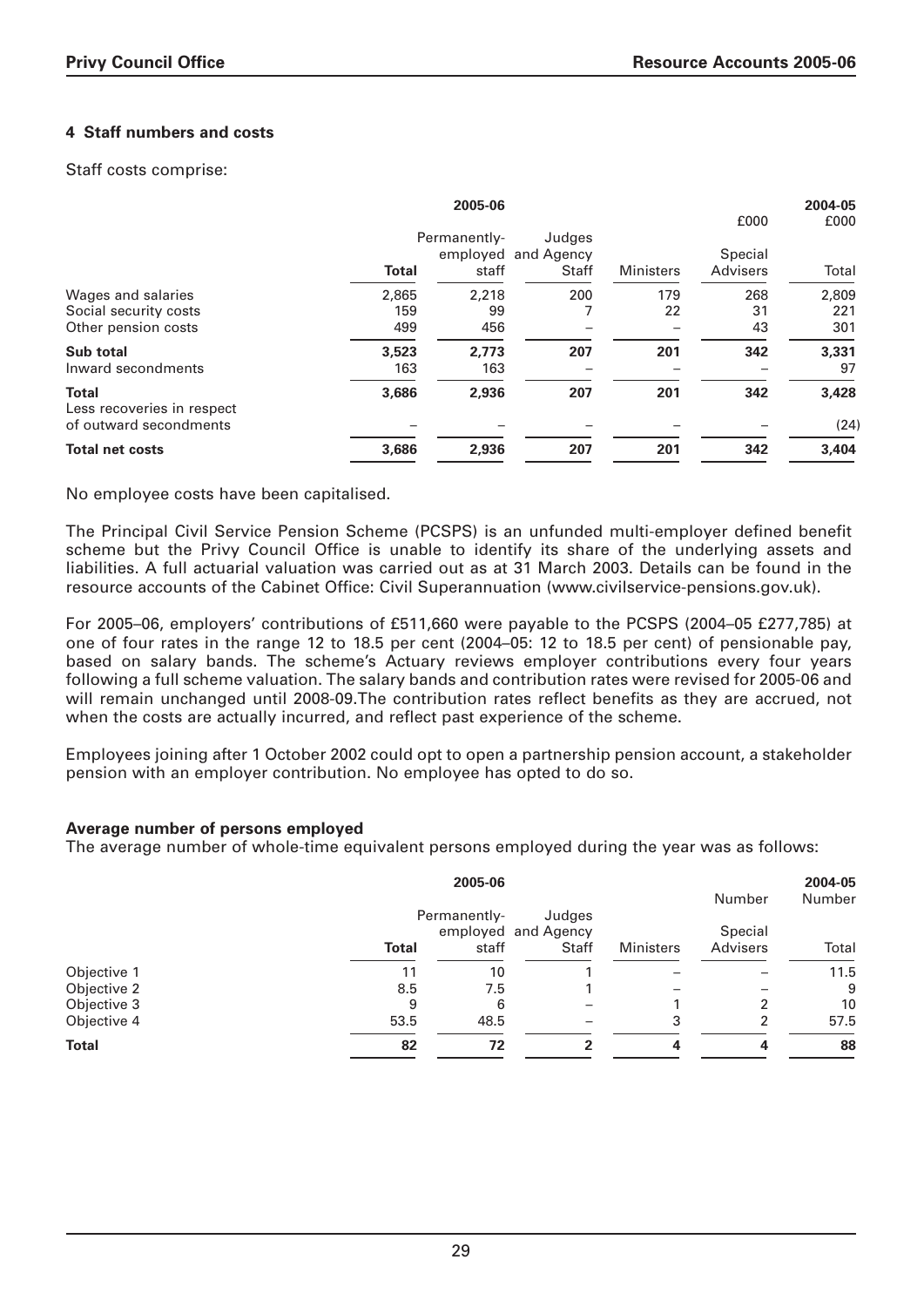# **5 Other administration costs**

| othor administration costs             | £000 | 2005-06<br>£000 | £000             | 2004-05<br>£000 |
|----------------------------------------|------|-----------------|------------------|-----------------|
|                                        |      |                 |                  |                 |
| <b>Rentals under operating leases:</b> |      |                 |                  |                 |
| Hire of plant and machinery            |      | 26<br>698       |                  | 29<br>516       |
| Other operating leases                 |      |                 |                  |                 |
| <b>Non-cash items:</b>                 |      |                 |                  |                 |
| Depreciation of tangible fixed assets  | 33   |                 | 27               |                 |
| Downwards revaluation of fixed assets  |      |                 |                  |                 |
| Cost of capital charge:                |      |                 |                  |                 |
| Civil Estate                           |      |                 |                  |                 |
| Other items                            | 1    |                 | 6                |                 |
| Auditor's remuneration and expenses:   |      |                 |                  |                 |
| For audit work                         | 34   |                 | 34               |                 |
| For non-audit work                     |      |                 |                  |                 |
| Provisions for early departure costs:  |      |                 |                  |                 |
| Provided in year                       | 271  |                 |                  |                 |
| Not required and written back          |      |                 |                  |                 |
| Unwinding of discount                  |      |                 | $\boldsymbol{2}$ |                 |
| Bad debts written off                  |      |                 | 1                |                 |
|                                        |      | 340             |                  | 70              |
| Other property costs                   |      | 347             |                  | 420             |
| <b>IT</b> costs                        |      | 432             |                  | 306             |
| Telecomms costs                        |      | 52              |                  | 55              |
| Government car service costs           |      | 283             |                  | 265             |
| <b>Other expenditure</b>               |      | 683             |                  | 623             |
|                                        |      | 2,861           |                  | 2,284           |

# **6 Analysis of income payable to the Consolidated Fund**

In addition to appropriations in aid, the following income relates to the department and is payable to the Consolidated Fund

|                                                                                                                                  |      | <b>Forecast 2005-06</b><br>Receipts<br>Income |                | <b>Outturn 2005-06</b> |
|----------------------------------------------------------------------------------------------------------------------------------|------|-----------------------------------------------|----------------|------------------------|
|                                                                                                                                  | £000 | £000                                          | Income<br>£000 | Receipts<br>£000       |
| Operating income and receipts – excess A in A<br>Non-operating income and receipts – excess A in A                               |      |                                               | 21             |                        |
| Subtotal                                                                                                                         |      |                                               | 21             |                        |
| Other operating income and receipts not classified as A in A<br>Other non-operating income and receipts not classified as A in A |      |                                               |                |                        |
| Other amounts collectable on behalf of the Consolidated Fund                                                                     |      |                                               |                |                        |
|                                                                                                                                  |      |                                               | 21             |                        |

# **7 Income and appropriations in aid**

|                                                                                     | 2005-06 | 2004-05 |
|-------------------------------------------------------------------------------------|---------|---------|
|                                                                                     | £000    | £000    |
| Operating income – fees and charges for services provided by the Judicial Committee |         | 104     |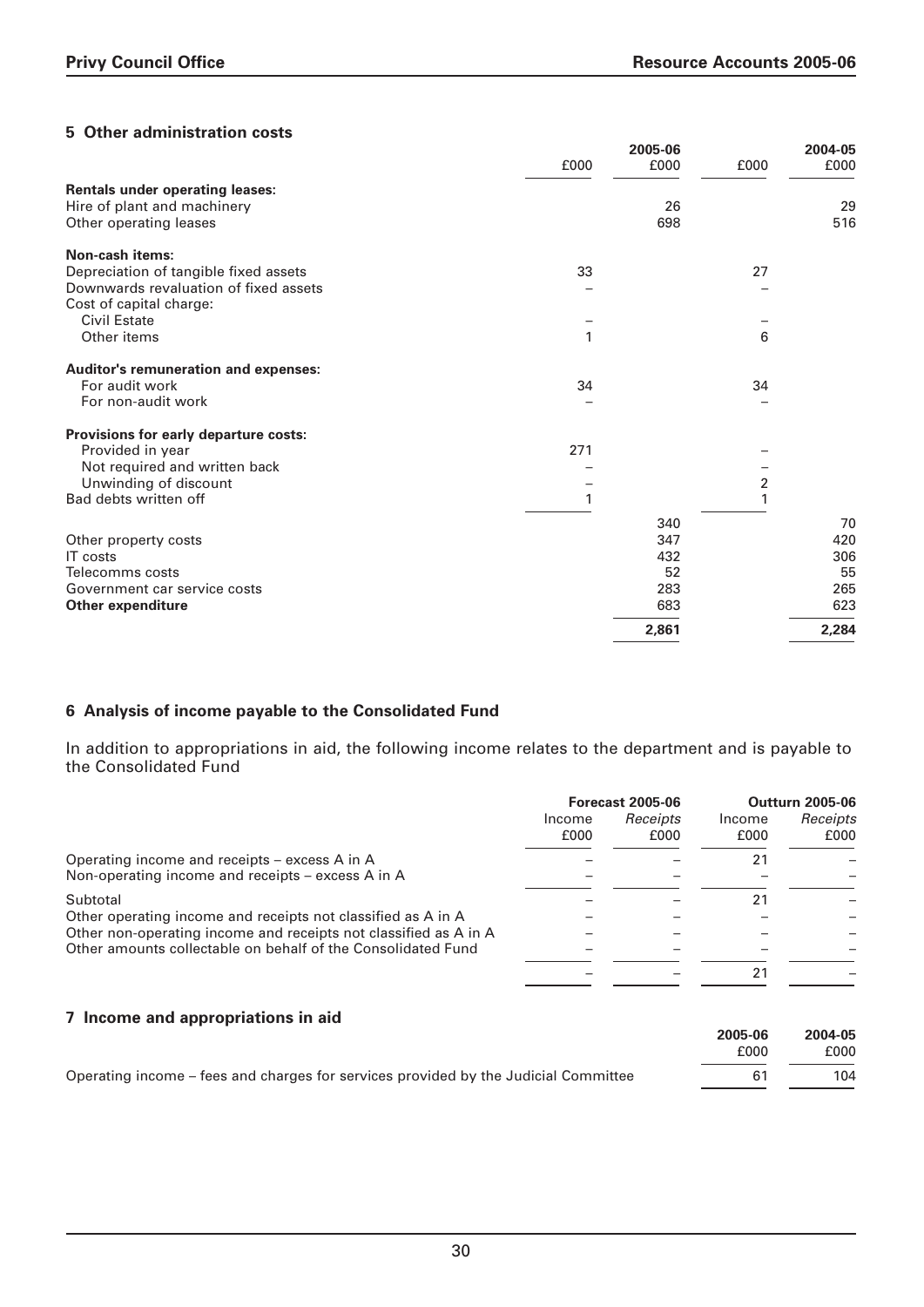# **8 Tangible fixed assets**

| <b>Cost or valuation</b>                  | Furniture<br>and fittings<br>£000 | Information<br>technology<br>£000 | Plant and<br>machinery<br>£000 | Antique<br>furniture <sup>a</sup><br>£000 | Heritage<br>silverb<br>£000 | Total<br>£000 |
|-------------------------------------------|-----------------------------------|-----------------------------------|--------------------------------|-------------------------------------------|-----------------------------|---------------|
| At 1 April 2005                           | 122                               | 30                                | 66                             | 96                                        | 4,021                       | 4,335         |
| <b>Additions</b>                          | 110                               | 59                                | 9                              |                                           | 25                          | 203           |
| <b>Disposals</b><br><b>Revaluations</b>   |                                   |                                   | (3)                            |                                           |                             | (1)           |
| <b>At 31 March 2006</b>                   | 233                               | 90                                | 72                             | 96                                        | 4,046                       | 4,537         |
| <b>Depreciation</b><br>At 1 April 2005    | 30                                | 6                                 | 15                             |                                           |                             | 51            |
| Charged in year                           | 18                                | 8                                 |                                |                                           |                             | 33            |
| <b>Disposals</b>                          |                                   |                                   |                                |                                           |                             |               |
| <b>Revaluations</b>                       |                                   |                                   |                                |                                           |                             | 2             |
| <b>At 31 March 2006</b>                   | 49                                | 14                                | 23                             |                                           |                             | 86            |
| Net book value<br><b>At 31 March 2006</b> | 184                               | 76                                | 49                             | 96                                        | 4,046                       | 4,451         |
| <b>At 31 March 2005</b>                   | 92                                | 24                                | 51                             | 96                                        | 4,021                       | 4,284         |
|                                           |                                   |                                   |                                |                                           |                             |               |

Note

Antique furniture was valued on 25 March 2004 on the basis of market value by S & H Jewell Ltd, antique and reproduction furniture specialists. Dome Antiques (Exports) limited carried out an impairment review on 8 May 2006, which indicated that there had been no change to the value.

b Heritage silver was valued in May and August 2005, as at 31 March 2005, by Anderson Omell Associates, independent fine art valuers, on the basis of mid-auction estimate. This is calculated as the average of the minimum and maximum amounts it would be likely to realise at auction.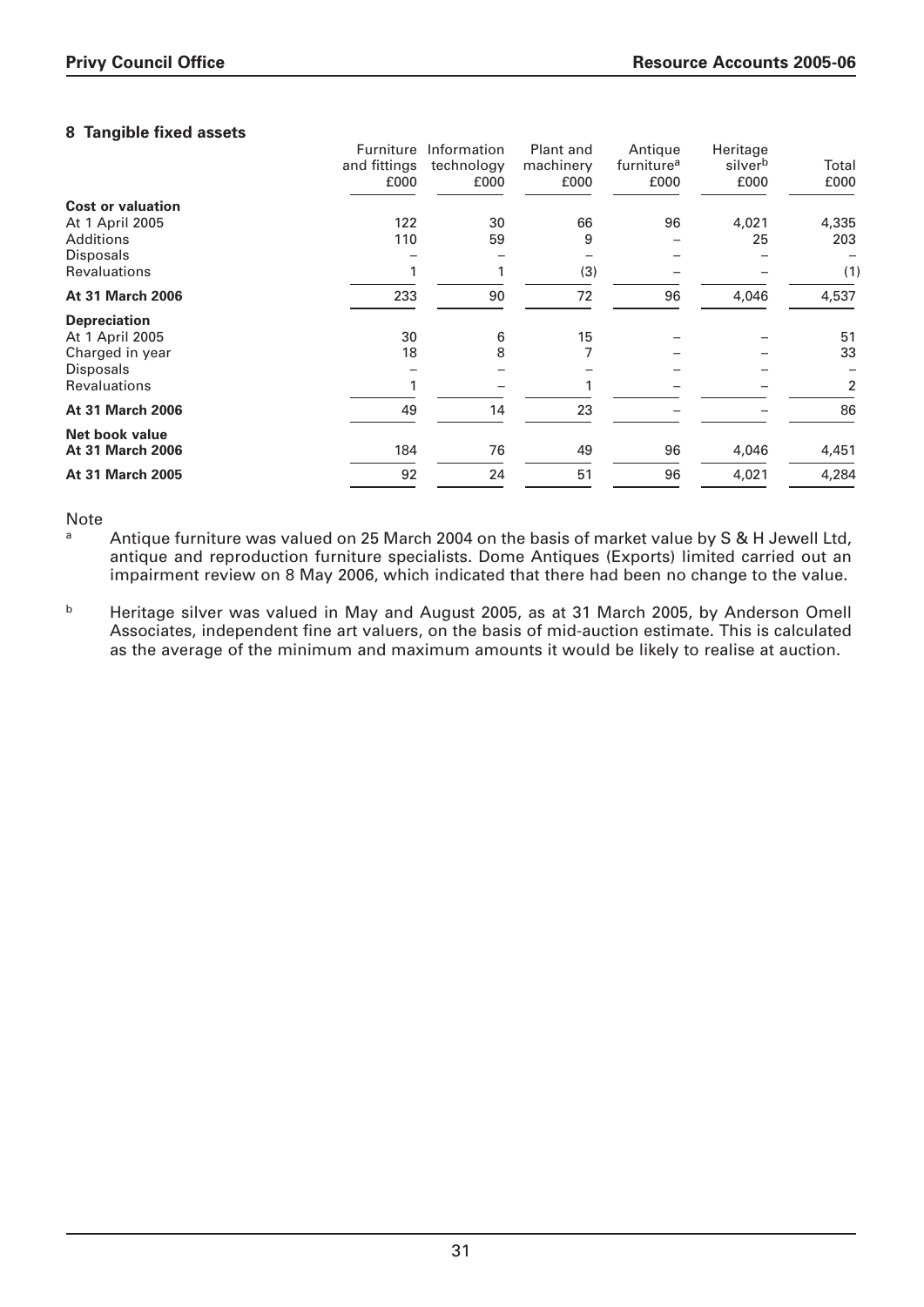# **9 Debtors**

#### **9a Analysis by type**

|                                                                              | 31.3.06<br>£000 | 31.3.05<br>£000 |
|------------------------------------------------------------------------------|-----------------|-----------------|
| Amounts falling due within one year:                                         |                 |                 |
| Trade debtors                                                                | 31              | 31              |
| VAT and other taxes                                                          | 35              | 26              |
| Other debtors                                                                | 65              | 81              |
| Prepayments and accrued income                                               | 124             | 53              |
| Cash relating to Machinery of Government Transfer due from Consolidated Fund | 1,512           |                 |
|                                                                              | 1.767           | 191             |

Included within trade debtors is £21,000 (2004-05 £NIL) that will be due to the Consolidated Fund once the debts are collected.

#### **9b Intra-Government balances**

| VM THER GOVERNMENTE MANHOUS                         | 31.3.06<br>£000 | 31.3.05<br>£000 |
|-----------------------------------------------------|-----------------|-----------------|
| Amounts falling due within one year:                |                 |                 |
| Balances with other central government bodies       | 1,553           | 87              |
| Balances with local authorities                     |                 |                 |
| <b>Balances with NHS Trusts</b>                     |                 |                 |
| Balances with public corporations and trading funds | 16              | 18              |
| Subtotal: intra-government balances                 | 1,576           | 105             |
| Balances with bodies external to government         | 191             | 86              |
| Total debtors at 31 March                           | 1.767           | 191             |
|                                                     |                 |                 |

#### **10 Cash at bank and in hand**

|                                                                                                                        | 2005-06<br>£000 | 2004-05<br>£000 |
|------------------------------------------------------------------------------------------------------------------------|-----------------|-----------------|
| <b>Balance at 1 April</b><br>Net change in cash balances                                                               | 16<br>83        | 16              |
| Balance at 31 March                                                                                                    | 99              | 16              |
| The following balances at 31 March are held at:<br>Office of HM Paymaster General<br>Commercial banks and cash in hand | 98              | 16              |
| <b>Balance at 31 March</b>                                                                                             | 99              | 16              |

Cash deposits held by the Judicial Committee (note 22) have been excluded from the department's cash balances.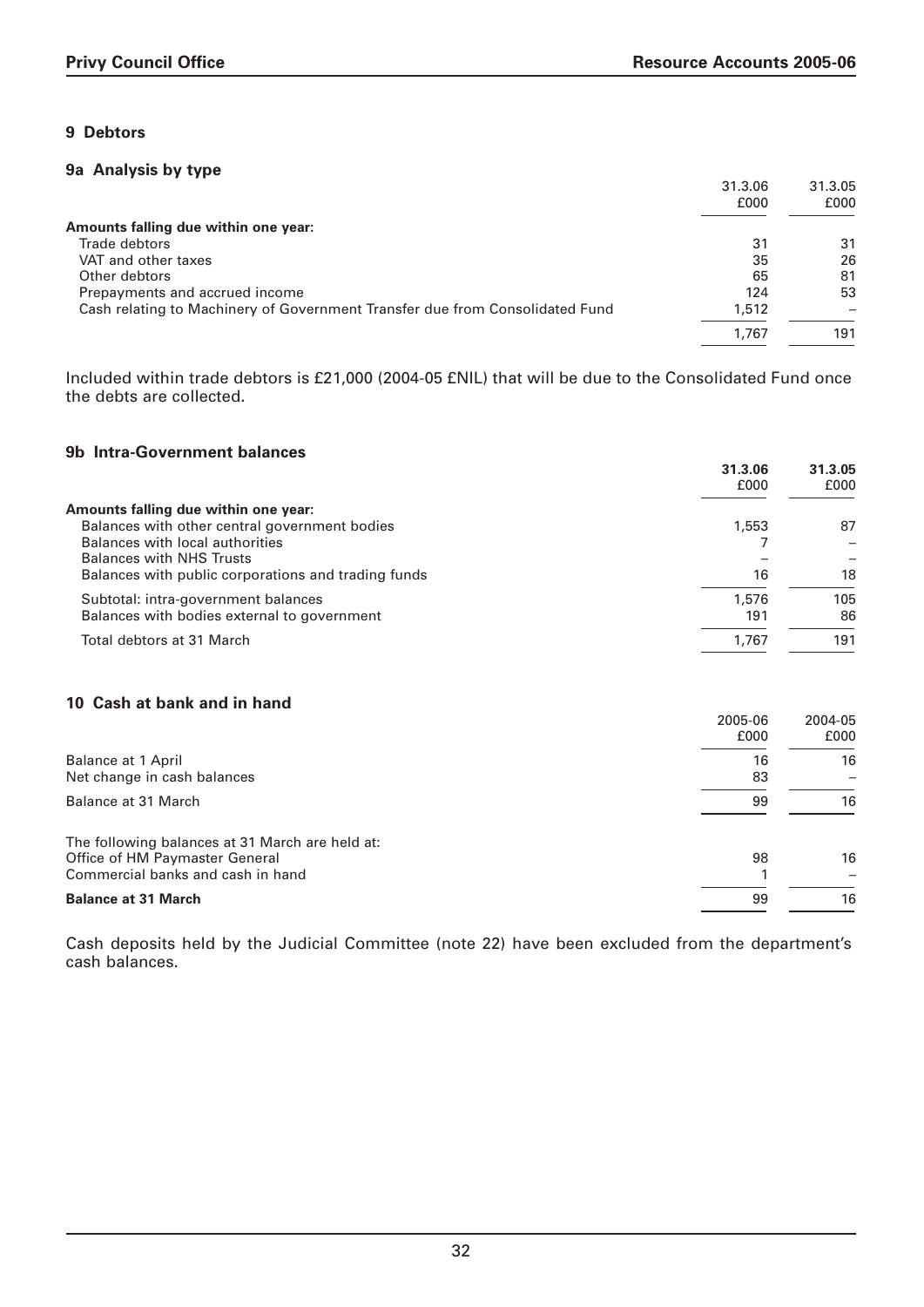## **11 Creditors**

#### **11a Analysis by type**

|                                                                                | 31.3.06<br>£000 | 31.3.05<br>£000          |
|--------------------------------------------------------------------------------|-----------------|--------------------------|
| Amounts falling due within one year                                            |                 |                          |
| Taxation and social security                                                   | 106             | 74                       |
| Trade creditors                                                                |                 | 95                       |
| Other creditors                                                                | 44              | $\overline{\phantom{0}}$ |
| Accruals and deferred income                                                   | 220             | 140                      |
| Amounts issued from the Consolidated Fund for supply but not spent at year end | 101             | 17                       |
| Amounts due to Cabinet Office for machinery of government change               | 1,512           | $\overline{\phantom{0}}$ |
| Consolidated Fund extra receipts due to be paid to the Consolidated Fund:      |                 |                          |
| received                                                                       |                 |                          |
| receivable                                                                     | 21              |                          |
|                                                                                | 2.004           | 326                      |
|                                                                                |                 |                          |

# **11b Intra-Government balances**

|                                                     | 31.3.06<br>£000 | 31.3.05<br>£000 |
|-----------------------------------------------------|-----------------|-----------------|
| Amounts falling due within one year                 |                 |                 |
| Balances with other central government bodies       | 1,802           | 202             |
| Balances with local authorities                     |                 |                 |
| <b>Balances with NHS Trusts</b>                     |                 |                 |
| Balances with public corporations and trading funds |                 |                 |
| Subtotal: intra-government balances                 | 1,802           | 202             |
| Balances with bodies external to government         | 202             | 124             |
| At 31 March 2006                                    | 2.004           | 326             |

#### **12 Provisions for liabilities and charges**

|                                      | Early departure costs |  |
|--------------------------------------|-----------------------|--|
|                                      | £000                  |  |
| Balance at 1 April 2005              | 13                    |  |
| Provided in the year                 | 271                   |  |
| Provisions not required written back |                       |  |
| Provisions utilised in the year      | (141)                 |  |
| Unwinding of discount                |                       |  |
| <b>Balance at 31 March 2006</b>      | 143                   |  |
|                                      |                       |  |

The department meets the additional costs of benefits beyond the normal PCSPS benefits in respect of employees who retire early by paying the required amounts annually to the PCSPS over the period between early departure and normal retirement date. The department provides for this in full when the early retirement programme becomes binding on the department by establishing a provision for the estimated payments discounted by the Treasury discount rate of 2.2 per cent in real terms.

The provision will be fully utilised by 31 March 2011.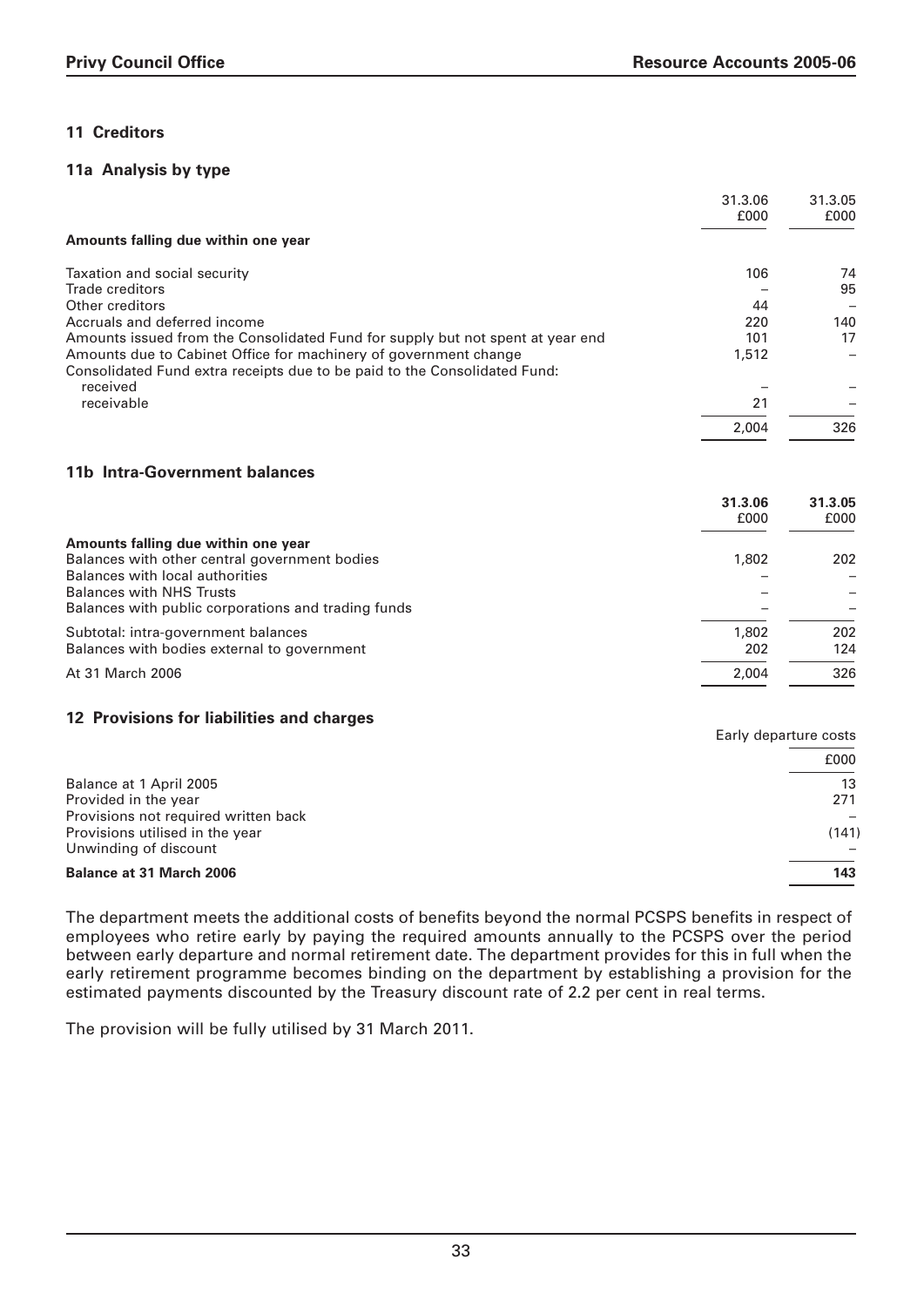# **13 General fund**

The General Fund represents the total assets less liabilities of the department, to the extent that the total is not represented by other reserves and financing items.

|                                                         |      | 2005-06 |      | 2004-05 |
|---------------------------------------------------------|------|---------|------|---------|
|                                                         | £000 | £000    | £000 | £000    |
| <b>Balance at 1 April</b>                               |      | 124     |      | 359     |
| Net Parliamentary funding                               |      |         |      |         |
| Drawn down                                              |      | 5,051   |      | 5,308   |
| Deemed                                                  |      | 6       |      | 18      |
| Supply debtor for transferred function – Whips' Offices |      | 1,512   |      |         |
| Year end adjustment                                     |      |         |      |         |
| Supply creditor – current year                          |      | (102)   |      | (17)    |
| Net transfer from Operating Activities                  |      |         |      |         |
| Net operating cost                                      |      | (6,486) |      | (5,584) |
| CFERs repayable to                                      |      |         |      |         |
| <b>Consolidated Fund</b>                                |      | (21)    |      |         |
| Non-cash charges:                                       |      |         |      |         |
| Cost of capital                                         |      |         | 6    |         |
| Auditors' remuneration                                  | 34   |         | 34   |         |
|                                                         |      | 35      |      | 40      |
| <b>Balance at 31 March</b>                              |      | 119     |      | 124     |

### **14 Reserves**

### **14a Revaluation reserve**

The revaluation reserve reflects the unrealised element of the cumulative balance of indexation and revaluation adjustments (excluding donated assets).

|                                              | 2005-06<br>£000 | 2004-05<br>£000 |
|----------------------------------------------|-----------------|-----------------|
| <b>Balance at 1 April</b>                    |                 |                 |
| Arising on revaluation during the year (net) | (2)             |                 |
| <b>Balance at 31 March</b>                   |                 |                 |

#### **14b Donated asset reserve**

The donated asset reserve reflects the value of the heritage silver assets donated to the department by Queen Anne and later donors.

| 2005-06                  | 2004-05 |
|--------------------------|---------|
| £000                     | £000    |
| 4,021                    | 2,362   |
| 25                       |         |
| $\overline{\phantom{0}}$ | 1,659   |
| 4.046                    | 4.021   |
|                          |         |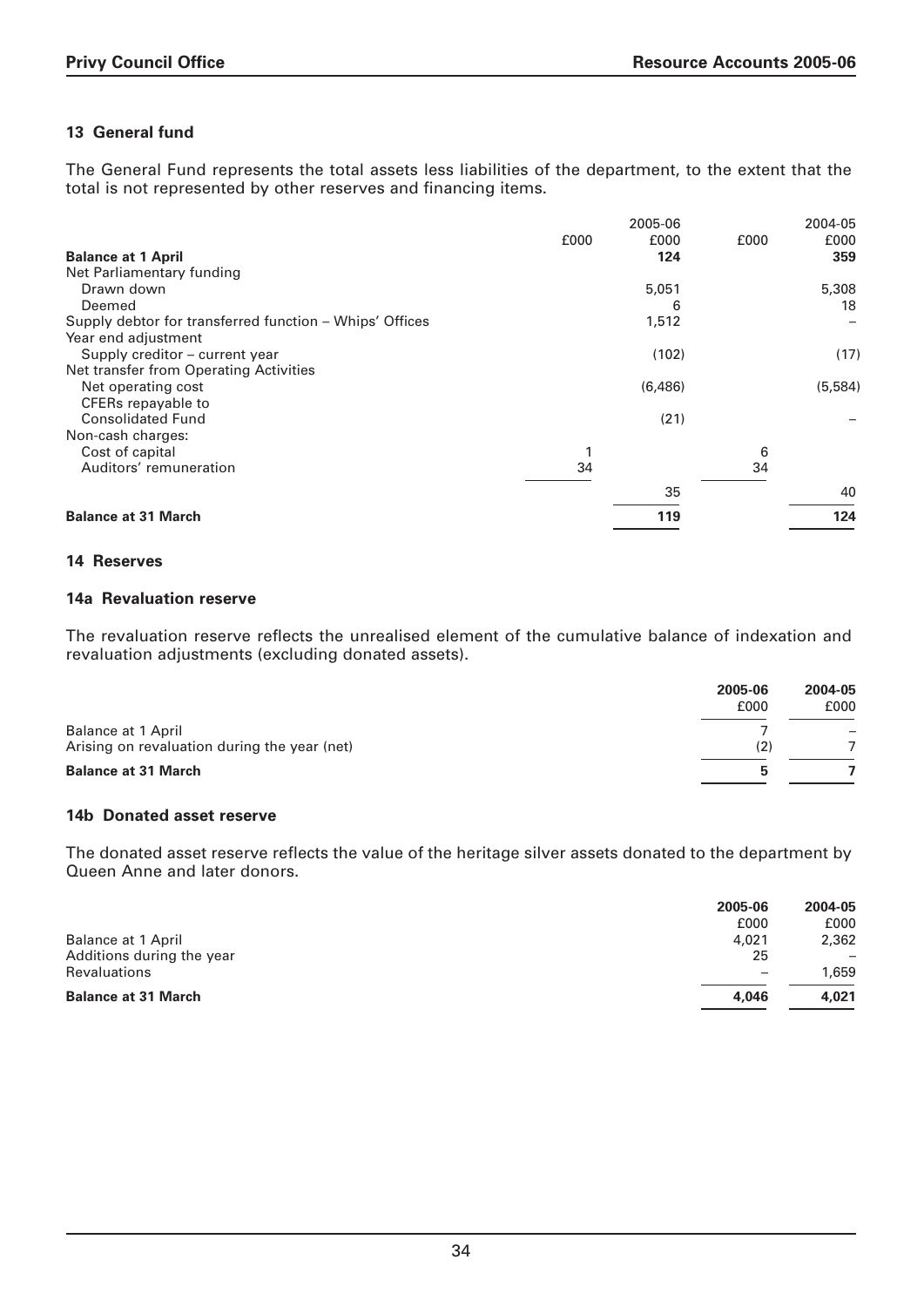# **15 Notes to the Cash Flow Statement**

### **15a Reconciliation of operating cost to operating cash flows**

|                                                   | Note | 2005-06<br>£000 | 2004-05<br>£000 |
|---------------------------------------------------|------|-----------------|-----------------|
| <b>Net operating cost</b>                         |      | 6,486           | 5,584           |
| Adjustments for non-cash transactions             | 5    | (340)           | (70)            |
| Increase/(decrease) in Debtors                    | 9    | 1,576           | (152)           |
| Less movements in debtors relating to items not   |      |                 |                 |
| passing through the Operating Cost Statement      |      | (1,513)         | 5               |
| (Increase)/decrease in Creditors                  | 11   | (1.678)         | (101)           |
| Less movements in creditors relating to items not |      |                 |                 |
| passing through the Operating Cost Statement      |      | 105             | (4)             |
| Use of provisions                                 | 12   | 141             | 13              |
| Net cash outflow from operating activities        |      | 4.777           | 5,275           |

#### **15b Analysis of capital expenditure and financial investment**

|                                            | Note<br>£000 | 2005-06<br>£000 | 2004-05 |
|--------------------------------------------|--------------|-----------------|---------|
| Tangible fixed asset additions             |              | 178             | 34      |
| Proceeds from disposal of fixed assets     |              |                 |         |
| Net cash outflow from investing activities |              | 178             | 34      |

### **15c Analysis of financing and reconciliation to the net cash requirement**

|                                                                                                                     | Note | 2005-06<br>£000 | 2004-05<br>£000 |
|---------------------------------------------------------------------------------------------------------------------|------|-----------------|-----------------|
| From the Consolidated Fund (Supply) - current year                                                                  | 13   | 5.051           | 5,308           |
| From the Consolidated Fund (Supply) – prior year<br>Transfer from Cabinet Office in respect of transferred function |      |                 | 5               |
| <b>Net financing</b>                                                                                                |      | 5.051           | 5,313           |

#### **15d Reconciliation of Net Cash Requirement to increase/(decrease) in cash**

|                                                                               | Note | 2005-06<br>£000 | 2004-05<br>£000 |
|-------------------------------------------------------------------------------|------|-----------------|-----------------|
| Net cash requirement                                                          |      | 6,468           | 5,309           |
| From the Consolidated Fund (Supply) - current year                            | 13   | (5.051)         | (5,308)         |
| From the Consolidated Fund (Supply) – prior year                              |      |                 |                 |
| Amounts due to the Consolidated Fund – received in a prior year and paid over |      | 13              | $\overline{4}$  |
| Amounts due to the Consolidated Fund - received and not paid over             |      |                 |                 |
| Due from Cabinet Office in respect of transferred function                    |      | (1,513)         |                 |
| Transfer from Cabinet Office in respect of transferred function               |      |                 | (5)             |
| (Increase) in cash                                                            |      | (83)            |                 |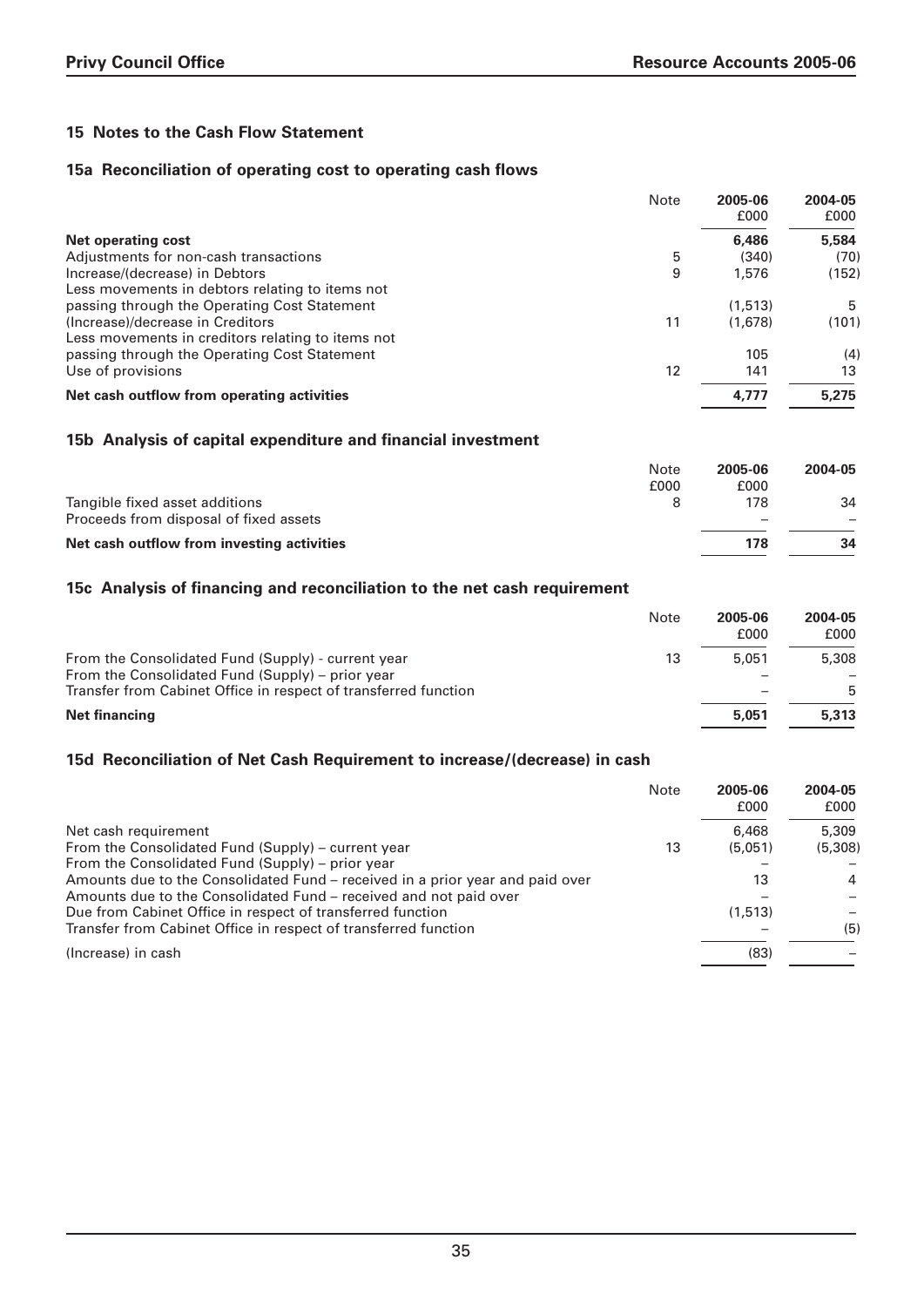### **16 Notes to the Statement of Operating Costs by Departmental Aim and Objectives**

The Privy Council Office's capital is employed exclusively for administration purposes. Its distribution between objectives is therefore not markedly different from the proportion of the related gross administration cost. Administration costs have been attributed to objectives to reflect the actual costs incurred, and the relevant proportion of shared costs. Shared costs are apportioned between objectives on an appropriate basis, such as staff numbers or space occupied.

### **17 Capital commitments**

|                                                                                 | 31.3.06 | 31.3.05                  |
|---------------------------------------------------------------------------------|---------|--------------------------|
|                                                                                 | £000    | £000                     |
| Contracted capital commitments at 31 March for which no provision has been made |         | $\overline{\phantom{0}}$ |
|                                                                                 |         |                          |

#### **18 Commitments under leases**

Commitments under operating leases to pay rentals during the year following the year of these accounts are given in the table below, analysed according to the period in which the lease expires.

|                                               | 2005-06 | 2004-05       |
|-----------------------------------------------|---------|---------------|
|                                               | £000    | £000          |
| Land and Buildings:                           |         |               |
| Expiry within 1 year                          |         | 201           |
| Expiry after 1 year but not more than 5 years |         |               |
|                                               |         | 201           |
| Plant and machinery:                          |         |               |
| Expiry within one year                        |         | $\mathcal{P}$ |
| Expiry after 1 year but not more than 5 years | 48      | 47            |
|                                               | 48      | 49            |

The department has no finance leases.

#### **19 Financial instruments**

FRS 13, Derivatives and Other Financial Instruments, requires disclosure of the role which financial instruments have had during the period in creating or changing the risks an entity faces in undertaking its activities. Because of the largely non-trading nature of its activities and the way in which government departments are financed, the Privy Council Office is not exposed to the degree of financial risk faced by business entities. Moreover, financial instruments play a much more limited role in creating or changing risk than would be typical of the listed companies to which FRS 13 mainly applies. The department has very limited powers to borrow or invest surplus funds and financial assets and liabilities are generated by day-to-day operational activities and are not held to change the risks facing the department in undertaking its activities.

#### **19.1 Liquidity risk**

The department's net revenue resource requirements are financed by resources voted annually by Parliament, just as its capital expenditure largely is. The Privy Council Office is not therefore exposed to significant liquidity risks.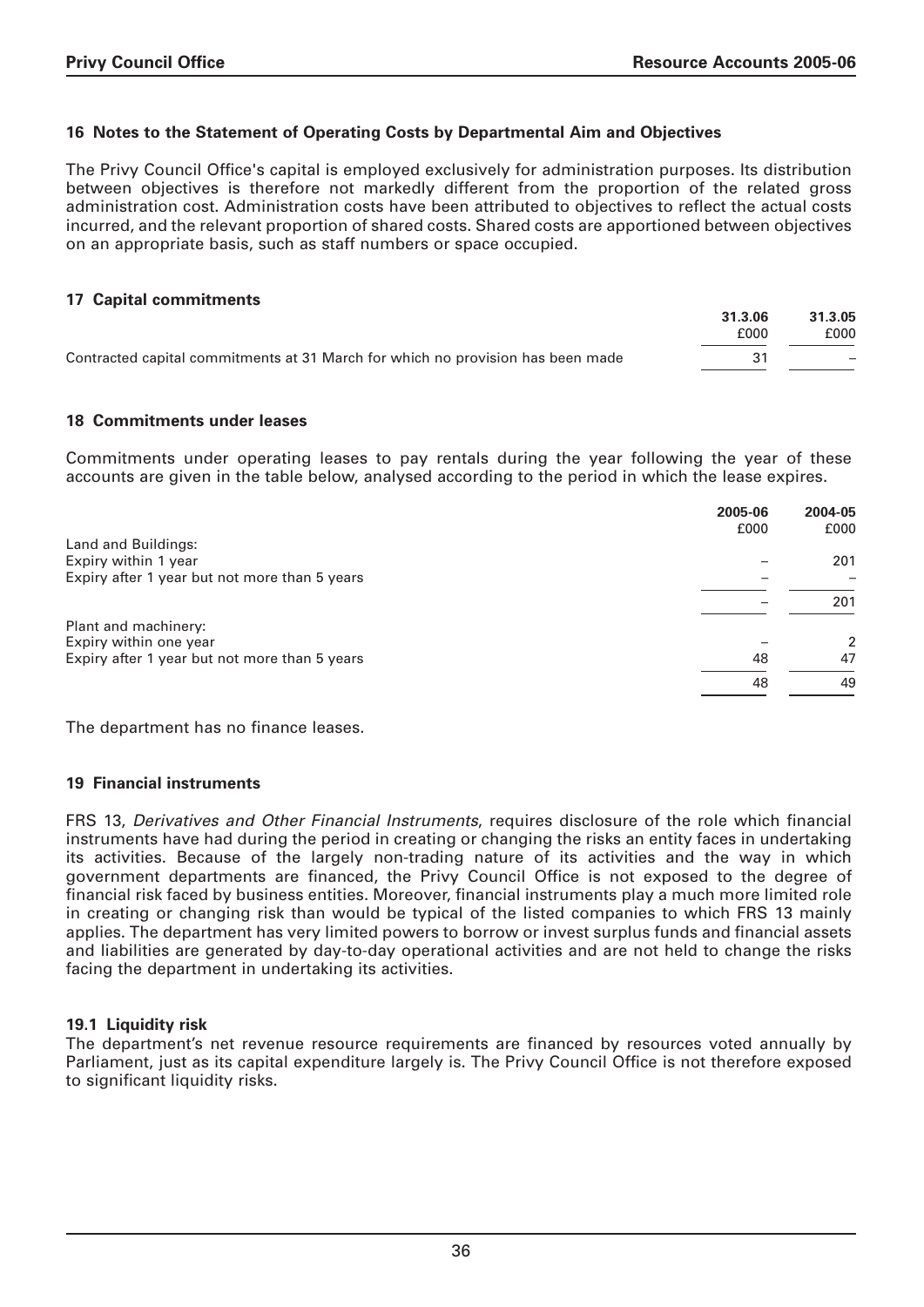#### **19.2 Interest-rate risk**

All of the department's financial assets and liabilities carry nil or fixed rates of interest, and the Privy Council Office is not therefore exposed to significant interest-rate risk.

### **20 Contingent liabilities**

There were no contingent liabilities at 31 March 2006 or at 31 March 2005.

#### **21 Related-party transactions**

Privy Council Office has had a small number of transactions with other government departments and other central government bodies. Most of these transactions have been with the Cabinet Office, OGC and the Government Car Service.

No minister, board member, key manager or other related parties has undertaken any material transactions with the Privy Council Office during the year.

#### **22 Third-party assets**

The Judicial Committee of the Privy Council, where required, holds security costs lodged by the appellant. These are held in accordance with Statutory Instrument 'The Judicial Committee (General Appellate Jurisdiction) Rules Order 1982' made 24/11/82 and Statutory Instrument 'The Judicial Committee (Devolution Issues) Rules Order 1999' made 10/05/99. These deposits are not deemed departmental assets and are not included in the accounts.

The amounts held at the balance sheet date were:

|                                                                  | 31 March | Gross   | Gross    | 31 March |
|------------------------------------------------------------------|----------|---------|----------|----------|
|                                                                  | 2005     | inflows | outflows | 2006     |
|                                                                  | £000     | £000    | £000     | £000     |
| Monetary assets such as bank balances and monies held on deposit | 30       | 200     | (100)    | 130      |

#### **23 Post balance sheet events**

As a result of a Cabinet reshuffle on 5 May 2006, there was a change in two of the Ministers supported by the department. Hilary Armstrong was replaced by the Rt. Hon. Jackie Smith MP as Commons' Chief Whip and Geoff Hoon was replaced as Leader of the House of Commons by the Rt. Hon. Jack Straw MP. No other Ministerial changes or changes in resources were made.

> Printed in the UK by The Stationery Office Limited on behalf of the Controller of Her Majesty's Stationery Office ID 5385558 07/06